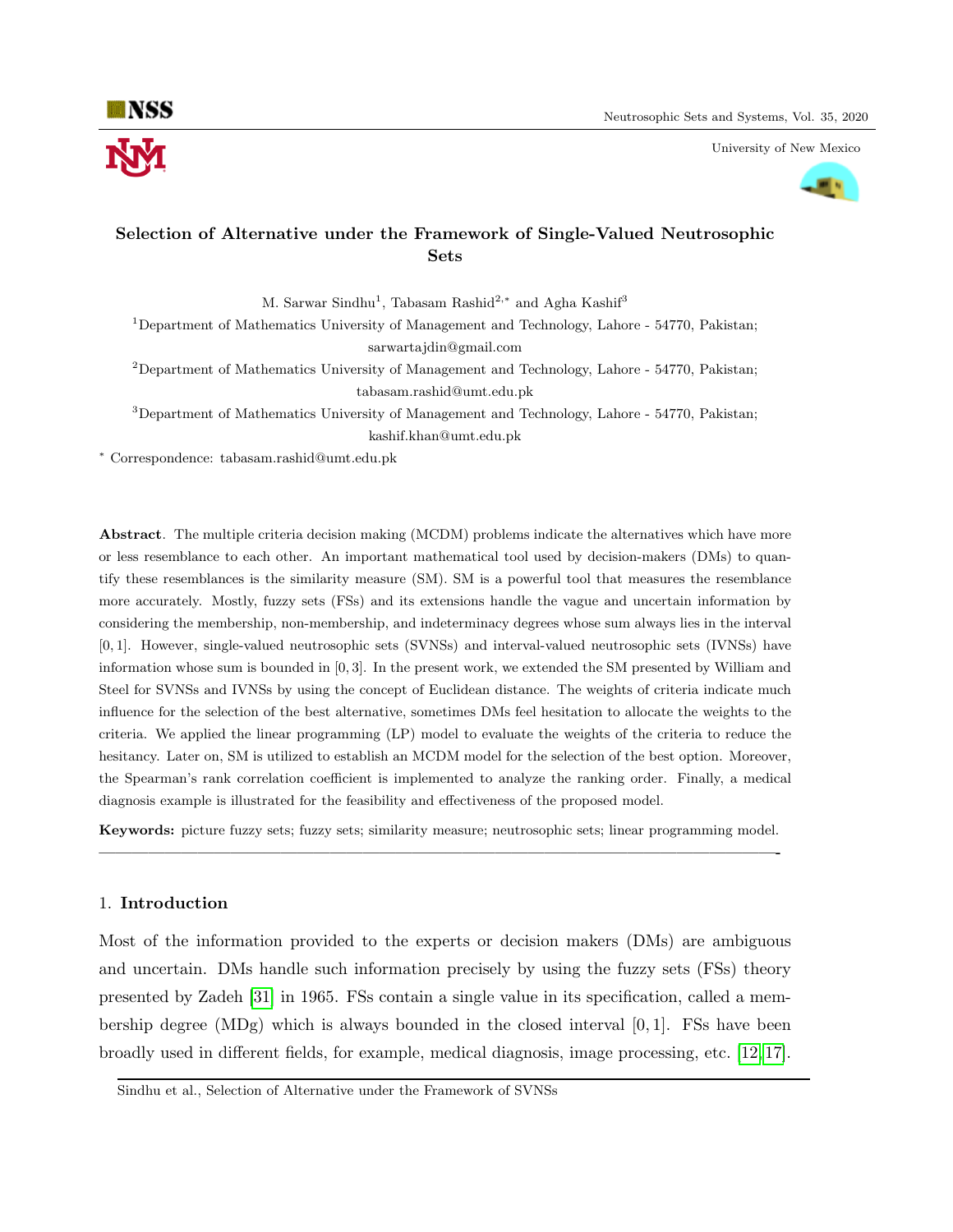In various ambiguous decision making problems, the  $MD<sub>g</sub>$  is assumed not exactly as a numerical value but as an interval. Therefore, Zadeh [\[32\]](#page-15-1) introduced the interval-valued fuzzy sets (IVFSs), an augmentation of FSs. Though, the FSs and IVFSs only have the  $MD_q$ , and they cannot designate the non membership degree (NMDg) of the element belonging to the set. Consider that in a competition of university's postgraduate students, a board of seven experts evaluate the efficiency of a student. According to three experts a student can be accepted for admission, according to two experts he or she is rejected and the remaining two experts remained impartial. In such circumstances, FSs and IVFSs could not handle the vagueness and uncertainty precisely. Atanassov [\[6\]](#page-14-2) further extended the notion of FSs into intuitionistic fuzzy sets (IFSs) to cope such problems which comprise both  $MD<sub>g</sub>$  and  $NMD<sub>g</sub>$  in its structure so that,  $0 \leq MD_g + NMD_g \leq 1$ . Most rapidly, IFSs become an important device to deal with the imprecise and ambiguous information than the FSs and IVFSs.

In spite of the fact that, IFSs have been successfully implemented in distinct fields, however, IFSs were not covering the human's attitude perfectly. Casting of vote is an excellent example of such type of attitude, we may divide the voters into four groups: vote for, vote against, neutral and refusal of voting. When a person refuses to vote, we can say that the person is not anxious about the general election. Cuong [\[11\]](#page-14-3) focused such types of human's attitude by presenting the idea of picture fuzzy sets  $P_c F S s$ , the generalized form of IFSs.  $P_c F S s$  have three components in its formation called,  $MD_g$ ,  $NMD_g$  and of degree refusal  $(D_gR)$  such that,  $0 \leq MD_g + NMD_g + D_gR \leq 1$ . But  $P_c F S s$  also have some limitations to express the decision information. For instance, three groups of decision makers (DMs) assess the advantages of a new business. First group predicts that the business will be profitable is 0.7, according to second group the possibility of loss is 0.2 and the third group is not sure whether the business will be profitable is 0.4. In this scenario,  $P_cFSs$  cannot handle the information because,  $0.7 + 0.2 + 0.3 = 1.2 > 1.$ 

Therefore, to handle such situations Wang et al. [\[22\]](#page-15-2) introduced an amazing concept of singlevalued neutrosophic sets (SVNSs) that consists of three degrees, the truth-membership  $(T_n(x))$ degree, indeterminacy-membership  $(I_n(x))$  degree, and falsity membership  $(F_n(x))$  degree in the closed interval [0, 1] so that it satisfy the condition,  $0 \leq T_n(x) + I_n(x) + F_n(x) \leq 3$ . Later on, Wang [\[23\]](#page-15-3) described these three degrees in the form of an interval, called an intervalvalued neutrosophic sets (IVNSs). Nowadays, NSs have become the center of the eye of the researcher due to its innovation. Many researchers are trying to print it for example, Abdel-Basset et.al [\[1](#page-14-4)[–4\]](#page-14-5) used the score and accuracy functions of trapezoidal neutrosophic numbers to minimize the cost of projects under uncertain environmental conditions, in order to tackle the ambiguity and uncertainty present in the data for MCDM problems, utilized the plithogenic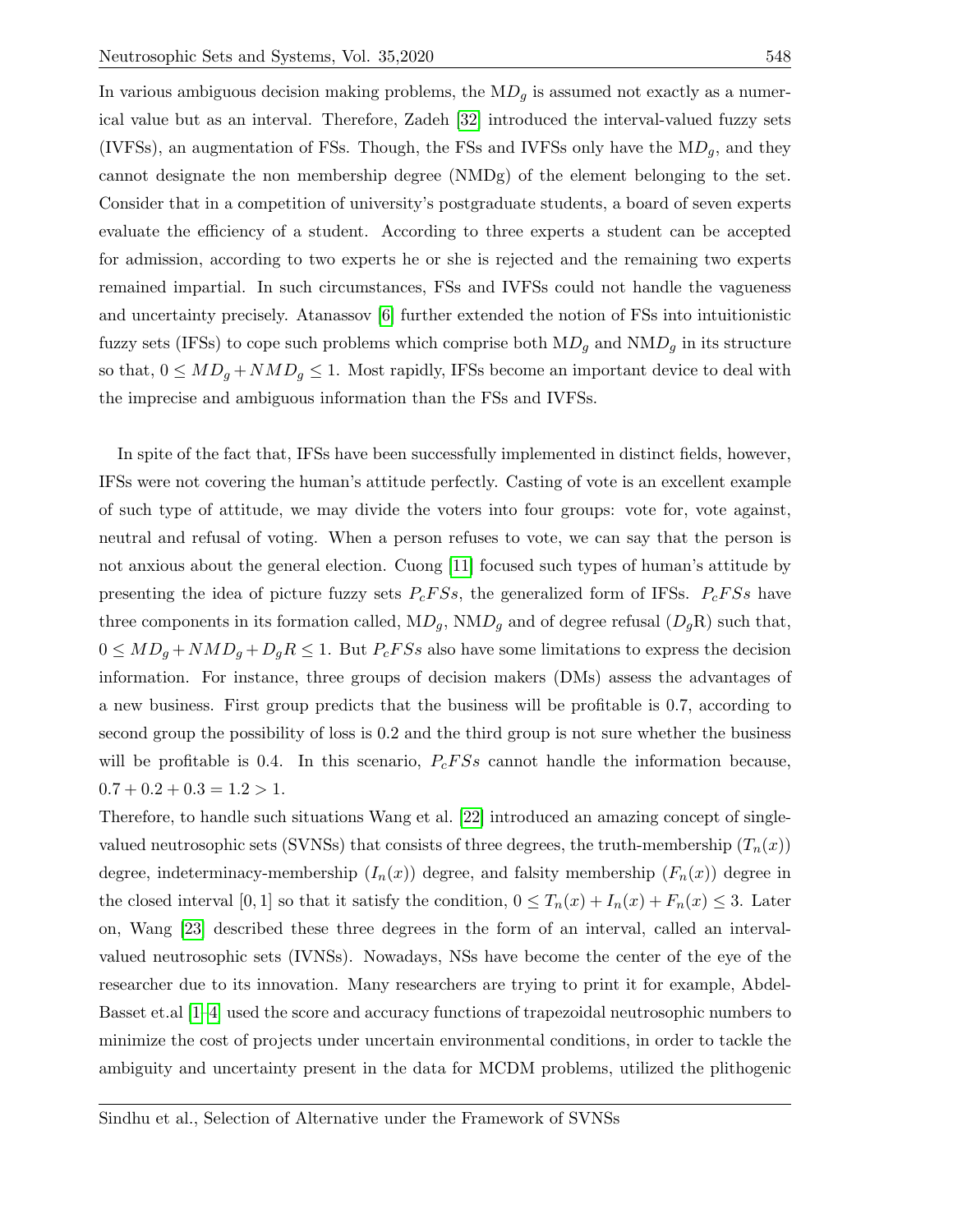set, a generalization of NSs, a novel hybrid neutrosophic MCDM model is presented on the basis of TOPSIS by using bipolar neutrosophic numbers and resolve the supply chain issues with the help of best-worst method (evaluating weights) and plithogenic set, respectively.

SM is one of the vital and powerful tools that measures the level of resemblance among the objects. In order to show the preference strength among the alternatives, the similarity measures have achieved more attention from the DMs since the previous few decades. Various DMs have presented a number of similarity measures for MCDM problems to select the most favorable alternative from the various options having identical features under the certain criteria. For example, Beg and Ashraf discussed the various characteristic of similarity measures under the framework of FSs [\[7\]](#page-14-6). Ye [\[28–](#page-15-4)[30\]](#page-15-5) introduced the cosine similarity measures (vector similarity) and implemented it to pattern recognition and medical diagnosis under the environments of simplified neutrosophic sets, interval neutrosophic sets and IFSs. Intarapaiboon [\[14\]](#page-14-7) applied two new similarity measures to pattern recognition in IFSs situations. Moreover, Song and Hu [\[20\]](#page-15-6) established two measures of similarity between hesitant fuzzy linguistic term sets and used it for MCDM problems. Recently, Wei and Gao [\[26\]](#page-15-7) developed the generalized Dice similarity measures for  $P_c$ FSs and implemented for pattern recognition. Consequently, Wang et al. [\[24\]](#page-15-8) presented the generalized Dice similarity measures for Pythagorean fuzzy sets and used it in multiple attribute group decision making.

The linear programming (LP) model introduced by Vanderbei [\[21\]](#page-15-9), permits some target function to be minimized or maximized inside the system of given situational limitations. LP is a computational technique that enables DMs to solve the problems which they face in decisionmaking model. It encourages the DMs to deal with constrained ideal conditions which they need to make the best of their resources. Various experts utilized LP model in MCDM for different extensions of FSs [\[5,](#page-14-8) [10,](#page-14-9) [13,](#page-14-10) [18,](#page-14-11) [25\]](#page-15-10). Recently, Sindhu et al. [\[19\]](#page-15-11) implemented the LP methodology with extended TOPSIS (technique for order of preference by similarity to ideal solution) for picture fuzzy sets. The weights of criteria appear to specify that the DMs identify the significance of people views and its influence on attaining the objective. Sometimes DMs hesitate or confused to allocate the weights to criteria. Thereby, we applied TOPSIS to get the objective function and then find out the weights of criteria under some constraints by using LP model. The novelty of this article is concerned about proposing the SM to overcome the shortcoming present in the existing technique. The following are the major contributions of this study:

- William and Steel SM is extended on the basis of novel distance measure.
- Evaluate the objective function by using TOPSIS.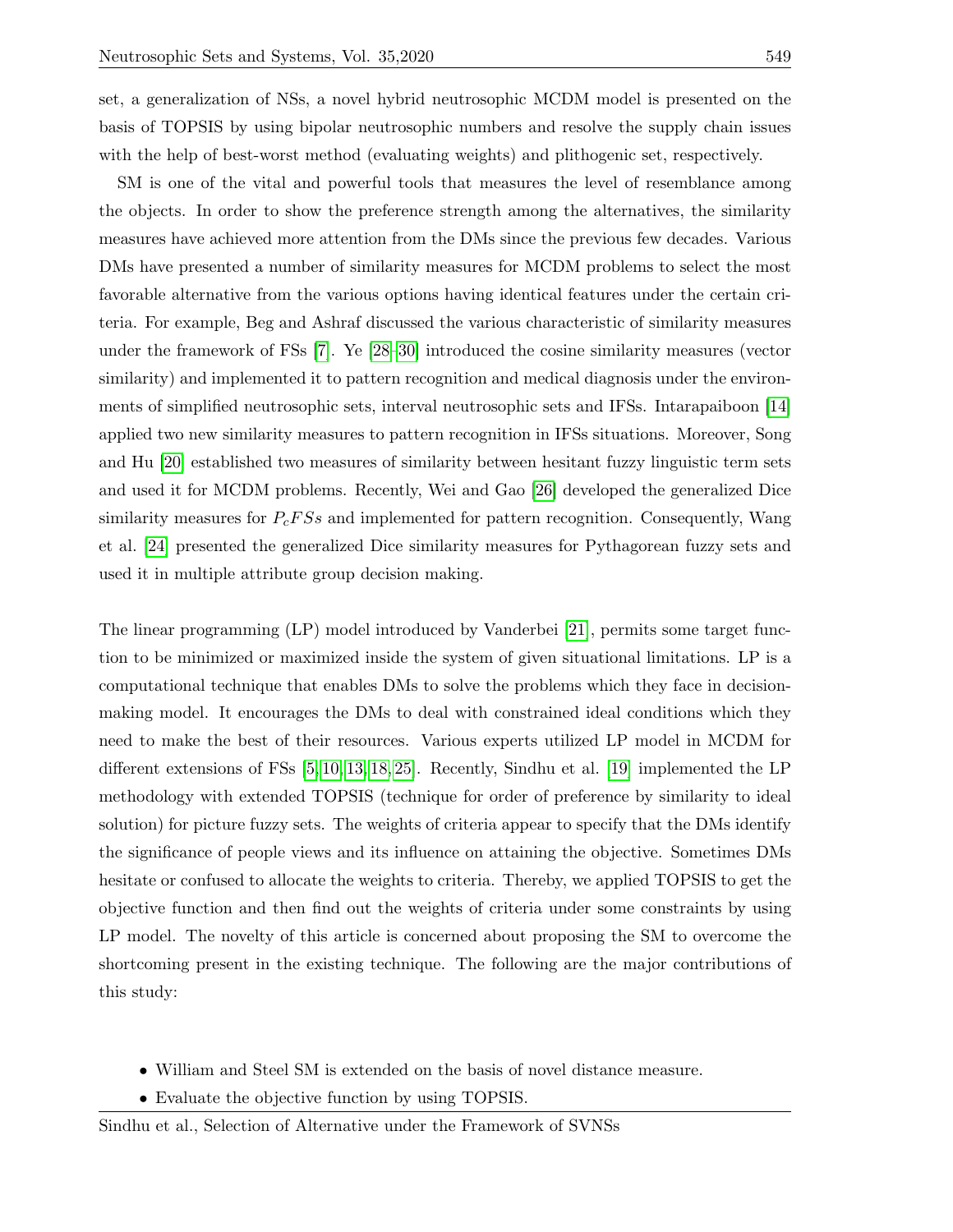- Weights of criteria are calculated with the help of LP model.
- An MCDM model is developed on the basis of SM and implemented it for medical diagnosis under the framework of SVNSs and IVNSs.
- Spearman's rank-correlation coefficient and the critical value are applied to strength the proposed MCDM model.

Rest of the article is organized as: Section 2 encloses some preliminaries regarding SVNSs and IVNSs. Various pre-existing similarity measures of SVNSs, IVNSs and their shortcoming are elaborated in Section 3. The modified similarity measures for SVNSs and IVNSs are described in Section 4. An MCDM model is proposed in Section 5 and the developed model is then applied on an example of medical diagnosis in Section 6 to elaborate the validity and effectiveness. A comprehensive comparative analysis based on Spearman's rank correlation coefficient is penned in Section 7. Conclusions and future work are highlighted in Section 8.

## 2. Preliminaries

A brief introduction of the notions  $F Ss$ ,  $P_c F Ss$ ,  $S V N S$  and  $I V N S$  and the LP model is presented in this section.

**Definition 2.1.** [\[31\]](#page-15-0) Let  $X = \{x_1, x_2, ..., x_n\}$  be a discourse set. A fuzzy set (FS) A on X is represented in terms of a functions  $m : X \to [0, 1]$  such that

$$
A = \{ \langle x_i, m_A(x_i) \rangle \, | x_i \in X \}.
$$

**Definition 2.2.** [\[11\]](#page-14-3) Let  $X = \{x_1, x_2, ..., x_n\}$  be a fixed set. A picture fuzzy set  $P_c$  on X is defined as:

$$
P_c = \{ \langle x_i, \alpha_{P_c}(x_i), \gamma_{P_c}(x_i), \beta_{P_c}(x_i) \rangle \, | x_i \in X, i = 1, 2, ..., n \},\
$$

where  $\alpha_{P_c}(x_i)$ ,  $\beta_{P_c}(x_i)$ ,  $\gamma_{P_c}(x_i) \in [0,1]$  are called the acceptance membership, neutral and rejection membership degrees of  $x_i \in X$  to the set  $P_c$ , respectively and  $\alpha_{P_c}(x_i)$ ,  $\gamma_{P_c}(x_i)$  and  $\beta_{P_c}(x_i)$  fulfil the condition:  $0 \leq \alpha_{P_c}(x_i) + \gamma_{P_c}(x_i) + \beta_{P_c}(x_i) \leq 1$ , for all  $x_i \in X$ . Also  $\zeta_{P_c}(x_i) = 1-\alpha_{P_c}(x_i)-\gamma_{P_c}(x_i)-\beta_{P_c}(x_i)$ , then  $\zeta_{P_c}(x_i)$  is said to be a degree of refusal membership of  $x_i \in X$  in  $P_c$ . For our convenience, we can write  $p_i = (\alpha_{P_c}(x_i), \beta_{P_c}(x_i), \gamma_{P_c}(x_i))$  as the picture fuzzy numbers  $(P_c F N s)$  over a set  $P_c$ , where  $i = 1, 2, ..., n$ .

**Definition 2.3.** [\[22\]](#page-15-2) Let  $X = \{x_1, x_2, ..., x_n\}$  be a fixed set. A SVNS  $N_s$  on X is defined as:

$$
N_s = \{ \langle x_i, \alpha_{N_s}(x_i), \gamma_{N_s}(x_i), \beta_{N_s}(x_i) \rangle \ | x_i \in X, i = 1, 2, ..., n \},\
$$

where  $\alpha_{N_s}(x_i)$ ,  $\gamma_{N_s}(x_i)$ ,  $\beta_{N_s}(x_i) \in [0,1]$  are called the truth-membership, indeterminacy and falsity- membership degrees of  $x_i \in X$  to the set  $N_s$ , respectively and  $\alpha_{N_s}(x_i)$ ,  $\gamma_{N_s}(x_i)$  and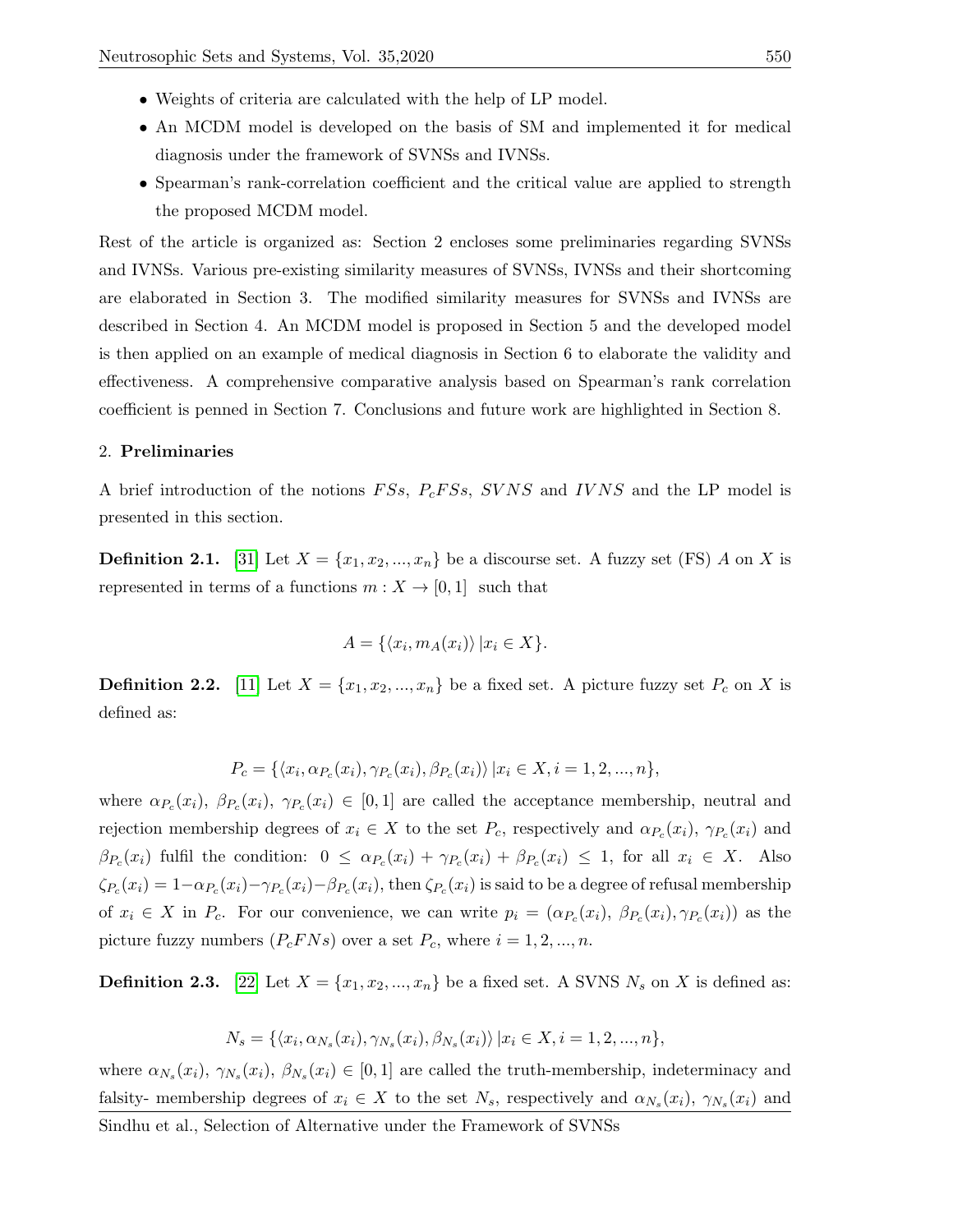$\beta_{N_s}(x_i)$  fulfil the condition:

for all  $x_i \in X$  then,  $0 \le \alpha_{N_s}(x_i) + \gamma_{N_s}(x_i) + \beta_{N_s}(x_i) \le 3$ . Let  $N_s^1$  and  $N_s^2$  be two SVNS, then following conditions hold:

(1) 
$$
N_s^1 \subseteq N_s^2
$$
 iff  $\alpha_{N_s^1}(x_i) \leq \alpha_{N_s^2}(x_i)$ ,  $\beta_{N_s^1}(x_i) \geq \beta_{N_s^2}(x_i)$  and  $\gamma_{N_s^1}(x_i) \geq \gamma_{N_s^2}(x_i)$ ,  
(2)  $N_s^1 = N_s^2$  iff  $N_s^1 \subseteq N_s^2$  and  $N_s^2 \subseteq N_s^1$ .

**Definition 2.4.** [\[23\]](#page-15-3) Let  $X = \{x_1, x_2, ..., x_n\}$  be a fixed set. An ISVNS  $N_s$  on X is defined as:

$$
\tilde{N}_s = \{ \left\langle x_i, \alpha_{\tilde{N}_s}(x_i), \gamma_{\tilde{N}_s}(x_i), \beta_{\tilde{N}_s}(x_i) \right\rangle | x_i \in X, i = 1, 2, ..., n \},
$$

where  $\alpha_{\tilde{N}_s}(x_i) = [\alpha_{\tilde{N}_s}^l(x_i), \alpha_{\tilde{N}_s}^u(x_i)] \subseteq [0,1], \ \gamma_{\tilde{N}_s}(x_i) = [\gamma_{\tilde{N}_s}^l(x_i), \gamma_{\tilde{N}_s}^u(x_i)] \subseteq [0,1], \ \beta_{\tilde{N}_s}(x_i) =$  $[\beta^l_{\tilde{N}_s}(x_i), \beta^u_{\tilde{N}_s}(x_i)] \subseteq [0,1]$  are called the truth-membership, indeterminacy and falsity- membership degrees of  $x_i \in X$  to the set  $N_s$ , respectively and satisfy the condition: for all  $x_i \in X$  then,  $0 \le \alpha_{\tilde{N}_s}^u(x_i) + \gamma_{\tilde{N}_s}^u(x_i) + \beta_{\tilde{N}_s}^u(x_i) \le 3$ . Let  $\tilde{N}_s^1$  and  $\tilde{N}_s^2$  be two SVNS, then following conditions hold:

(1) 
$$
\tilde{N}_s^1 \subseteq \tilde{N}_s^2
$$
 iff  $\alpha_{N_s^1}^1(x_i) \leq \alpha_{N_s^2}^1(x_i), \alpha_{N_s^1}^u(x_i) \leq \alpha_{N_s^2}^u(x_i), \beta_{N_s^1}^1(x_i) \geq \beta_{N_s^2}^l(x_i), \beta_{N_s^1}^u(x_i) \geq \beta_{N_s^2}^u(x_i), \gamma_{N_s^1}^l(x_i) \geq \gamma_{N_s^2}^l(x_i)$   
\n(2)  $\tilde{N}_s^1 = \tilde{N}_s^2$  iff  $\tilde{N}_s^1 \subseteq \tilde{N}_s^2$  and  $\tilde{N}_s^2 \subseteq \tilde{N}_s^1$ .

Definition 2.5. [\[21\]](#page-15-9). The linear programming model is constructed as:

Maximize:  $Z = c_1t_1 + c_2t_2 + c_3t_3 + ... + c_nt_n$ Subject to:  $a_{11}t_1 + a_{12}t_2 + a_{13}t_3 + ... + a_{1n}t_n \leq b_1$  $a_{21}t_1 + a_{22}t_2 + a_{23}t_3 + \ldots + a_{2n}t_n \leq b_2$ . . .  $a_{m1}t_1 + a_{m2}t_2 + a_{m3}t_3 + \ldots + a_{mn}t_n \leq b_m$  $t_1, t_2, ..., t_n \geq 0,$ 

where m and n denotes the cardinalities of the constraints and decision variables  $t_1, t_2, ..., t_n$ , respectively. A solution  $(t_1, t_2, ..., t_n)$  is called feasible point if it fulfils all of the restrictions. LP model is used to find the optimal solution of the decision variables to maximize or minimize the linear function Z.

## 3. Some existing similarity measures for SVNSs and IVNSs

Similarity measure is a most widely used tool to evaluate the relationship between two sets. Two sets are said to be perfectly similar if similarity measure between them is exactly 1. The following are the compulsory axioms for the sets (SVNSs or IVNSs) to be perfectly similar: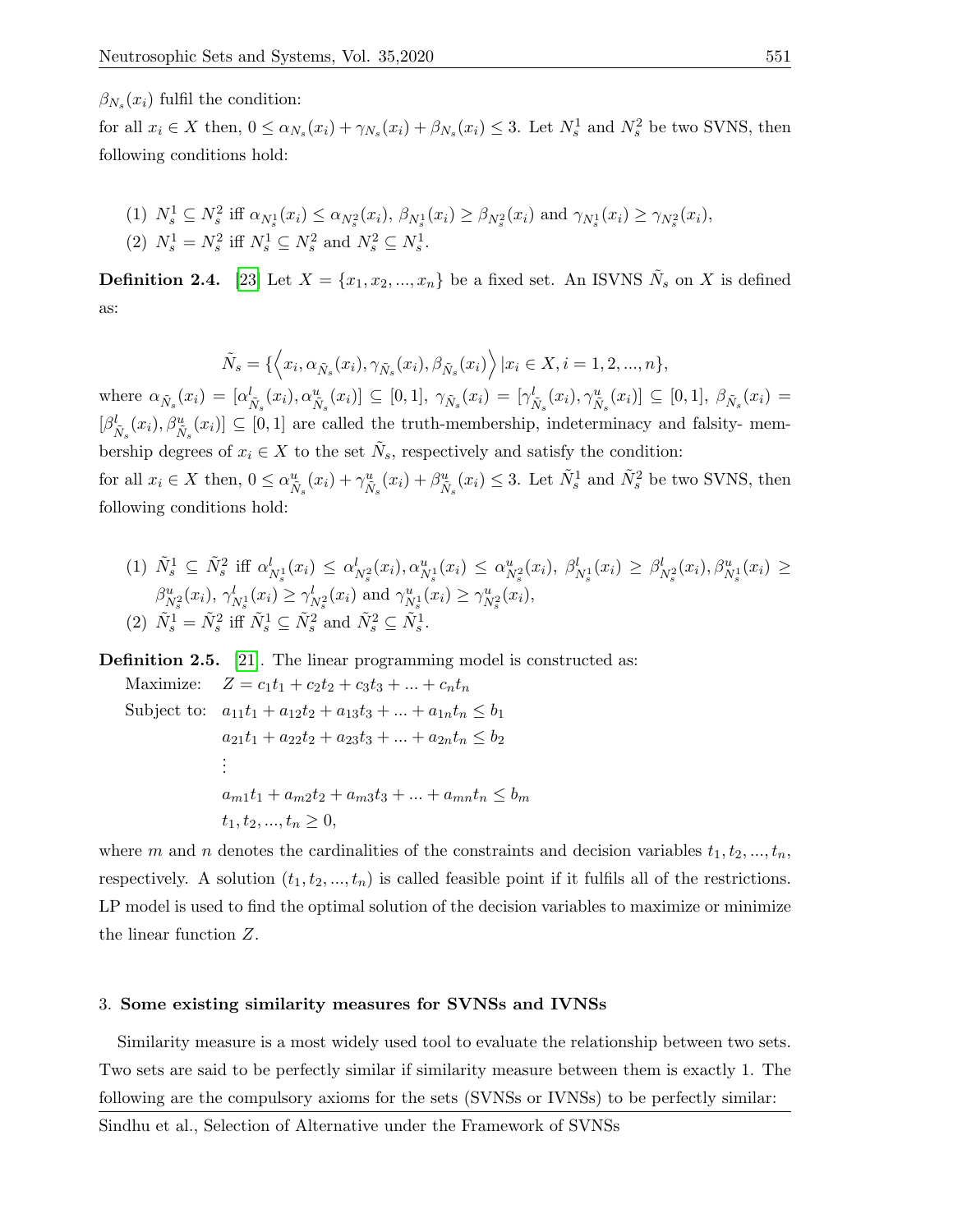**Definition 3.1.** Let  $X = \{x_1, x_2, ..., x_n\}$  be a universal set and  $N_s^1 = \{ \langle x_i, \alpha_{N_s^1}(x_i), \gamma_{N_s^1}(x_i), \alpha_{N_s^2}(x_i), \alpha_{N_s^2}(x_i), \alpha_{N_s^3}(x_i), \alpha_{N_s^3}(x_i), \alpha_{N_s^3}(x_i), \alpha_{N_s^3}(x_i), \alpha_{N_s^3}(x_i), \alpha_{N_s^3}(x_i), \alpha_{N_s^3}(x_i), \alpha_{N_s^3}(x_i), \alpha_{N_s^3}(x_i),$  $\beta_{N_s^1}(x_i)$ } and  $N_s^2 = \{ \langle x_i, \alpha_{N_s^1}(x_i), \gamma_{N_s^2}(x_i), \beta_{N_s^2}(x_i) \rangle \}$  be two SVNS, where,  $i = 1, 2, ..., n$ . Then,

- (1)  $0 \leq S(N_s^1, N_s^2) \leq 1$ ,
- (2)  $S(N_s^1, N_s^2) = S(N_s^2, N_s^1),$
- (3)  $S(N_s^1, N_s^2) = 1$  if and only if  $N_s^1 = N_s^2$ .

A cosine similarity measure  $S(N_s^1, N_s^2)$  of SVNS presented by Ye [\[29\]](#page-15-12) is given as:  $_s$  ,  $^{1}$   $_s$  $S(N_s^1, N_s^2) = \frac{(\alpha_{N_s^1}(x_i))(\alpha_{N_s^2}(x_i)) + (\gamma_{N_s^1}(x_i))(\gamma_{N_s^2}(x_i)) + (\beta_{N_s^1}(x_i))(\beta_{N_s^2}(x_i))}{\sqrt{(\alpha_{N_s^1}(x_i))^2 + (\alpha_{N_s^2}(x_i))^2 + (\beta_{N_s^2}(x_i))^2} \sqrt{(\alpha_{N_s^2}(x_i))^2 + (\beta_{N_s^2}(x_i))^2} \sqrt{(\alpha_{N_s^2}(x_i))^2} \sqrt{(\alpha_{N_s^2}(x_i))^2} \sqrt{(\alpha_{N_s^2}(x_i))^2}$  $\frac{(\sqrt{\alpha_{N_s^1}(x_i))^2+(\gamma_{N_s^2}(x_i))^2+(\beta_{N_s^1}(x_i))^2}[(\sqrt{(\alpha_{N_s^2}(x_i))^2+(\gamma_{N_s^2}(x_i))^2+(\beta_{N_s^2}(x_i))^2+(\beta_{N_s^2}(x_i))^2})]^2}{\sqrt{(\alpha_{N_s^1}(x_i))^2+(\beta_{N_s^1}(x_i))^2+(\beta_{N_s^1}(x_i))^2+(\beta_{N_s^2}(x_i))^2+(\beta_{N_s^2}(x_i))^2+(\beta_{N_s^2}(x_i))^2})}.$ Suppose that  $N_s^1 = (x, 0.4, 0.2, 0.6)$  and  $N_s^2 = (x, 0.2, 0.1, 0.3)$  are two SVNSs, the Definition 2.3 shows that  $N_s^1 \neq N_s^2$ . However, by using cosine similarity measure presented by Ye [\[29\]](#page-15-12), we see that,  $S(N_s^1, N_s^2) = 1$ , show the contradiction of the property 3 of Definition 3.1 which describe that  $S(N_s^1, N_s^2) = 1$  if and only if  $N_s^1 = N_s^2$ . Similarly, if we take,  $\alpha_{N_s^1}(x_i) =$  $(k+1)\alpha_{N_s^2}(x_i), \gamma_{N_s^1}(x_i) = (k+1)\gamma_{N_s^2}(x_i)$  and  $\beta_{N_s^1}(x_i) = (k+1)\beta_{N_s^2}(x_i)$ , where  $k \ge 1$ , then according to cosine similarity measure, its value is:  $S(N_s^1, N_s^2) = \frac{(\alpha_{N_s^1}(x_i))(\alpha_{N_s^2}(x_i)) + (\gamma_{N_s^1}(x_i))(\gamma_{N_s^2}(x_i)) + (\beta_{N_s^1}(x_i))(\beta_{N_s^2}(x_i))}{\sqrt{(\alpha_{N_s^1}(x_i))^2 + (\alpha_{N_s^2}(x_i))^2 + (\beta_{N_s^2}(x_i))^2} \sqrt{(\alpha_{N_s^2}(x_i))^2 + (\beta_{N_s^2}(x_i))^2} + (\beta_{N_s^2}(x_i))^2}$  $\frac{(\alpha_{N_s^1}(\omega_i))(\alpha_{N_s^2}(\omega_i)) + (\gamma_{N_s^1}(\omega_i))(\gamma_{N_s^2}(\omega_i)) + (\beta_{N_s^1}(\omega_i))(\gamma_{N_s^2}(\omega_i))}{[\sqrt{(\alpha_{N_s^1}(x_i))^2 + (\gamma_{N_s^1}(x_i))^2}](\sqrt{(\alpha_{N_s^2}(x_i))^2 + (\gamma_{N_s^2}(x_i))^2} + (\beta_{N_s^2}(\omega_i))(\gamma_{N_s^2}(\omega_i))}]}$  $S(N_s^1, N_s^2) = \frac{((k+1)\alpha_{N_s^2}(x_i))(\alpha_{N_s^2}(x_i)) + ((k+1)\gamma_{N_s^2}(x_i))(\gamma_{N_s^2}(x_i)) + ((k+1)\beta_{N_s^2}(x_i))(\beta_{N_s^2}(x_i))}{\sqrt{((k+1)\alpha_{N_s^2}(x_i))^2 + ((k+1)\alpha_{N_s^2}(x_i))^2 + ((k+1)\alpha_{N_s^2}(x_i))^2} \sqrt{(\alpha_{N_s^2}(x_i))^2 + (\alpha_{N_s^2}(x_i))^2} \sqrt{(\alpha_{N_s^2}(x_i))^2} \sqrt{(\alpha_{N_s^2}(x_i))^2}$  $\frac{\sqrt{(k+1)\alpha_{N_s^2}(\omega_i)/(\alpha_{N_s^2}(\omega_i))+(\kappa+1)\gamma_{N_s^2}(\omega_i)/(\gamma_{N_s^2}(\omega_i))+(\kappa+1)\beta_{N_s^2}(\omega_i))^2} {\sqrt{((k+1)\alpha_{N_s^2}(x_i))^2 + ((k+1)\beta_{N_s^2}(x_i))^2} \mathbb{I}(\sqrt{(\alpha_{N_s^2}(x_i))^2 + (\gamma_{N_s^2}(x_i))^2 + (\beta_{N_s^2}(x_i))^2})},$  $S(N_s^1, N_s^2) = \frac{(k+1)(\alpha_{N_s^2}(x_i))^2 + (\gamma_{N_s^2}(x_i))^2 + (\beta_{N_s^2}(x_i))^2}{(k+1)((\alpha_{N_s^2}(x_i))^2 + (\gamma_{N_s^2}(x_i))^2 + (\beta_{N_s^2}(x_i))^2)}$  $\frac{(\sqrt{(\kappa+1)(\kappa_1 k_s^2)(2)})^2 + (\sqrt{N_s^2}(\kappa_1))^2 + (\sqrt{N_s^2}(\kappa_1))^2}{(k+1)((\alpha_{N_s^2}(x_i))^2 + (\gamma_{N_s^2}(x_i))^2 + (\beta_{N_s^2}(x_i))^2)} = 1$ , which again opposes the property 3 of Definition 3.1.

Further, if  $N_s^1 = (0, 0, 0)$  and  $N_s^2 = (0, 0, 0)$  are two SVNS then according to Jaccrd and Dice similarity measures presented in [\[29\]](#page-15-12) become undefined or meaningless.

Same as, if  $\tilde{N}_s^1 = (y, [0.3, 0.4], [0.2, 0.3], [0.4, 0.5])$  and

 $\tilde{N}_s^1 = (y, [0.6, 0.8], [0.4, 0.6], [0.8, 1])$  are two IVNSs, then according to Definition 2.4,  $\tilde{N}_s^1 \neq \tilde{N}_s^2$ , but the similarity measure presented by Ye [\[30\]](#page-15-5) gives that,  $S(\tilde{N}_s^1, \tilde{N}_s^2) = 1$ , that is,  $\tilde{N}_s^1 = \tilde{N}_s^2$ which again presents a contradiction with property 3 of Definition 3.1. Also for two IVNSs,  $\tilde{N}_s^1 = [0, 0]$  and  $\tilde{N}_s^2 = [0, 0]$ , we get the meaningless or undefined results by using Equation 9 presented in [\[15\]](#page-14-12). So the similarity measures presented in [\[15,](#page-14-12) [29,](#page-15-12) [30\]](#page-15-5) have a deficiency.

Hence, from the above discussion, it is clear that the existing similarity measures have some drawbacks and cannot be able to select the best alternative. Consequently, there is a need to improve the similarity measure which satisfy the axiom of Definition 3.1.

# 4. Proposed similarity measures for SVNSs and IVNSs

In order to overcome the deficiencies present in the above discussed similarity measures, we extend a similarity measure presented by William and Steel [\[27\]](#page-15-13) for the SVNSs (IVNSs) based on the novel distance measure as: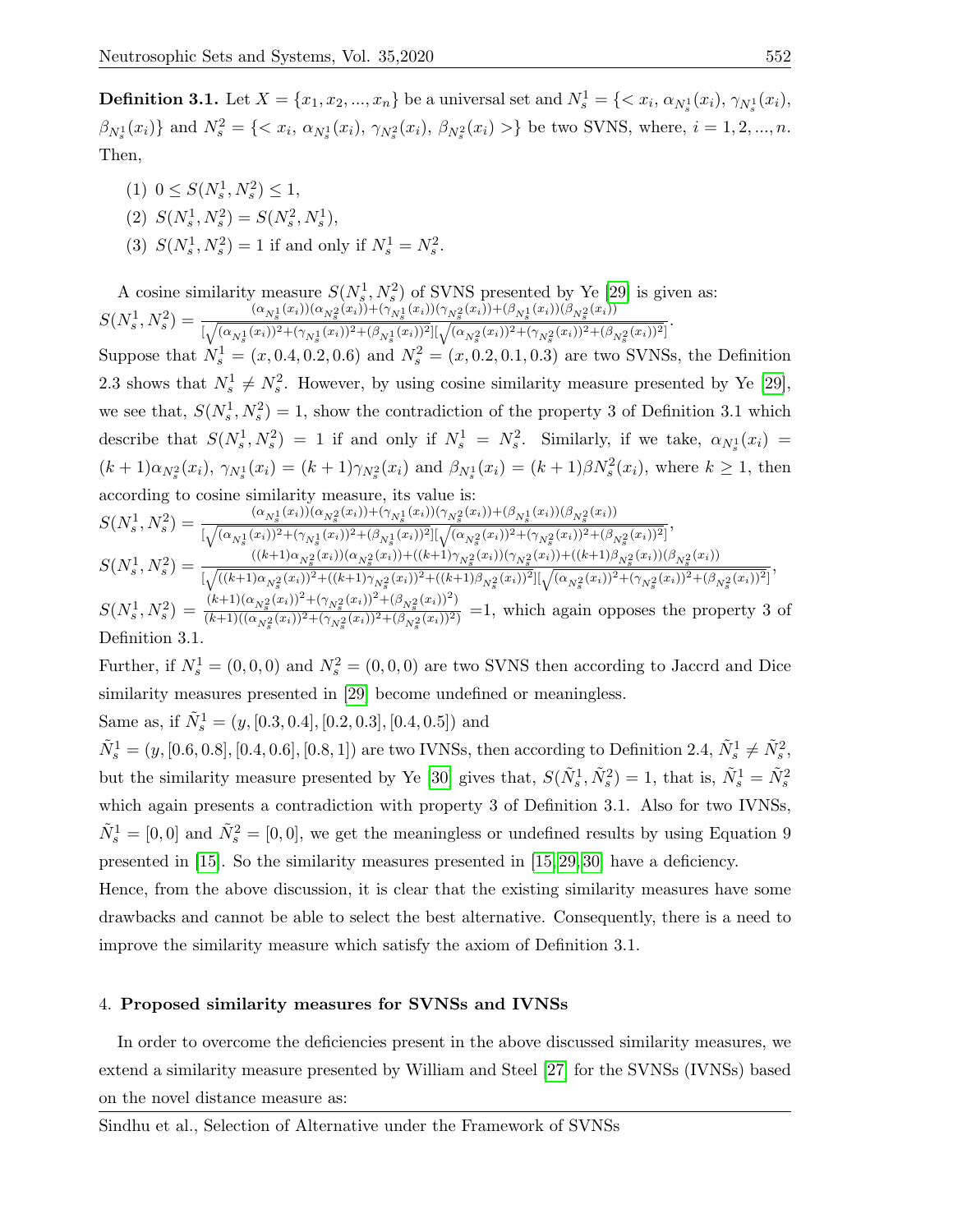$$
D(N_s^1, N_s^2) = \frac{1}{3n} \sum_{i=1}^n \left( \begin{array}{c} \left[ \left| \alpha_{N_s^1}(x_i) - \alpha_{N_s^2}(x_i) \right| + \left| \gamma_{N_s^1}(x_i) - \gamma_{N_s^2}(x_i) \right| + \left| \beta_{N_s^1}(x_i) - \beta_{N_s^2}(x_i) \right| \right] + \\ \max \left[ \left| \alpha_{N_s^1}(x_i) - \alpha_{N_s^2}(x_i) \right|, \left| \gamma_{N_s^1}(x_i) - \gamma_{N_s^2}(x_i) \right|, \left| \beta_{N_s^1}(x_i) - \beta_{N_s^2}(x_i) \right| \right] \end{array} \right) \tag{1}
$$

$$
S_m^i(N_s^1, N_s^2) = e^{-\frac{1}{n}D(N_s^1, N_s^2)},\tag{2}
$$

where *n* is the number of alternatives and  $1 \leq i \leq n$ .

Similarly for the IVNSs the distance and similarity measures are:

$$
\tilde{D}(\tilde{N}_{s}^{1}, \tilde{N}_{s}^{2}) = \frac{1}{3n} \sum_{i=1}^{n} \begin{pmatrix} [|\alpha_{\tilde{N}_{s}^{1}}^{l}(x_{i}) - \alpha_{\tilde{N}_{s}^{2}}^{l}(x_{i})| + |\alpha_{\tilde{N}_{s}^{1}}^{u}(x_{i}) - \alpha_{\tilde{N}_{s}^{2}}^{u}(x_{i})| + \\ |\gamma_{\tilde{N}_{s}^{1}}^{l}(x_{i}) - \gamma_{\tilde{N}_{s}^{2}}^{l}(x_{i})| + |\gamma_{\tilde{N}_{s}^{1}}^{u}(x_{i}) - \gamma_{\tilde{N}_{s}^{2}}^{u}(x_{i})| + \\ |\beta_{\tilde{N}_{s}^{1}}^{l}(x_{i}) - \beta_{\tilde{N}_{s}^{2}}^{l}(x_{i})| + |\beta_{\tilde{N}_{s}^{1}}^{u}(x_{i}) - \beta_{\tilde{N}_{s}^{2}}^{u}(x_{i})| + \\ \max[|\alpha_{\tilde{N}_{s}^{1}}^{l}(x_{i}) - \alpha_{\tilde{N}_{s}^{2}}^{l}(x_{i})|, |\alpha_{\tilde{N}_{s}^{1}}^{u}(x_{i}) - \alpha_{\tilde{N}_{s}^{2}}^{u}(x_{i})|, \\ |\gamma_{\tilde{N}_{s}^{1}}^{l}(x_{i}) - \gamma_{\tilde{N}_{s}^{2}}^{l}(x_{i})|, |\gamma_{\tilde{N}_{s}^{1}}^{u}(x_{i}) - \gamma_{\tilde{N}_{s}^{2}}^{u}(x_{i})| + \\ |\beta_{\tilde{N}_{s}^{1}}^{l}(x_{i}) - \beta_{\tilde{N}_{s}^{2}}^{l}(x_{i})|, |\beta_{\tilde{N}_{s}^{1}}^{u}(x_{i}) - \beta_{\tilde{N}_{s}^{2}}^{u}(x_{i})|] \end{pmatrix},
$$
\n(3)\n
$$
\tilde{S}_{m}^{i}(\tilde{N}_{s}^{1}, \tilde{N}_{s}^{2}) = e^{-\frac{1}{n}\tilde{D}(\tilde{N}_{s}^{1}, \tilde{N}_{s}^{2})}.
$$
\n(4)

**Theorem 4.1.** The SM  $S_m^i(N_s^1, N_s^2)$  defined in Equation (2) amongst  $N_s^1$  =  $\{\langle x_i,\alpha_{N_s^1}(x_i),\gamma_{N_s^1}(x_i),\beta_{N_s^1}(x_i)\rangle\}$  and  $N_s^2 = \{\langle x_i,\alpha_{N_s^2}(x_i),\gamma_{N_s^2}(x_i),\beta_{N_s^2}(x_i)\rangle\}$  satisfies the given properties:

- (1)  $S_m^i(N_s^1, N_s^2) = 1$  if and only if  $N_s^1 = N_s^2$ , (2)  $S_m^i(N_s^1, N_s^2) = S_m^i(N_s^2, N_s^1),$
- (3)  $0 \leq S_m^i(N_s^1, N_s^2) \leq 1$ .

# Proof

(1) Suppose that,  $N_s^1 = N_s^2$  that is,  $\alpha_{N_s^1}(x_i) = \alpha_{N_s^2}(x_i)$ ,  $\gamma_{N_s^1}(x_i) = \gamma_{N_s^2}(x_i)$  and  $\beta_{N_s^1}(x_i) = \beta_{N_s^2}(x_i)$ , then by using Equation (2), we have

$$
S_{m}^{i}(N_{s}^{1}, N_{s}^{2}) = e^{0} = 1.
$$
\n
$$
(2) \text{ Consider } S_{m}^{i}(N_{s}^{1}, N_{s}^{2}) = e^{-\frac{1}{n}D(N_{s}^{1}, N_{s}^{2})}
$$
\n
$$
= -\frac{1}{3n^{2}} \sum_{i=1}^{n} \left( \left[ \left| \alpha_{N_{s}^{1}}(x_{i}) - \alpha_{N_{s}^{2}}(x_{i}) \right| + \left| \gamma_{N_{s}^{1}}(x_{i}) - \gamma_{N_{s}^{2}}(x_{i}) \right| + \left| \beta_{N_{s}^{1}}(x_{i}) - \beta_{N_{s}^{2}}(x_{i}) \right| \right] + \right)
$$
\n
$$
= -\frac{1}{3n^{2}} \sum_{i=1}^{n} \left( \left[ \left| \alpha_{N_{s}^{1}}(x_{i}) - \alpha_{N_{s}^{2}}(x_{i}) \right|, \left| \gamma_{N_{s}^{1}}(x_{i}) - \gamma_{N_{s}^{2}}(x_{i}) \right|, \left| \beta_{N_{s}^{1}}(x_{i}) - \beta_{N_{s}^{2}}(x_{i}) \right| \right] \right),
$$
\n
$$
= -\frac{1}{3n^{2}} \sum_{i=1}^{n} \left( \left[ \left| \alpha_{N_{s}^{2}}(x_{i}) - \alpha_{N_{s}^{1}}(x_{i}) \right| + \left| \gamma_{N_{s}^{2}}(x_{i}) - \gamma_{N_{s}^{1}}(x_{i}) \right| + \left| \beta_{N_{s}^{2}}(x_{i}) - \beta_{N_{s}^{1}}(x_{i}) \right| \right] + \right)
$$
\n
$$
= e^{-\frac{1}{n}D(N_{s}^{2}, N_{s}^{1})} = S_{m}^{i}(N_{s}^{2}, N_{s}^{1}),
$$
\n
$$
(N_{s}^{2}, N_{s}^{1}) = S_{m}^{i}(N_{s}^{2}, N_{s}^{1}),
$$

Sindhu et al., Selection of Alternative under the Framework of SVNSs

,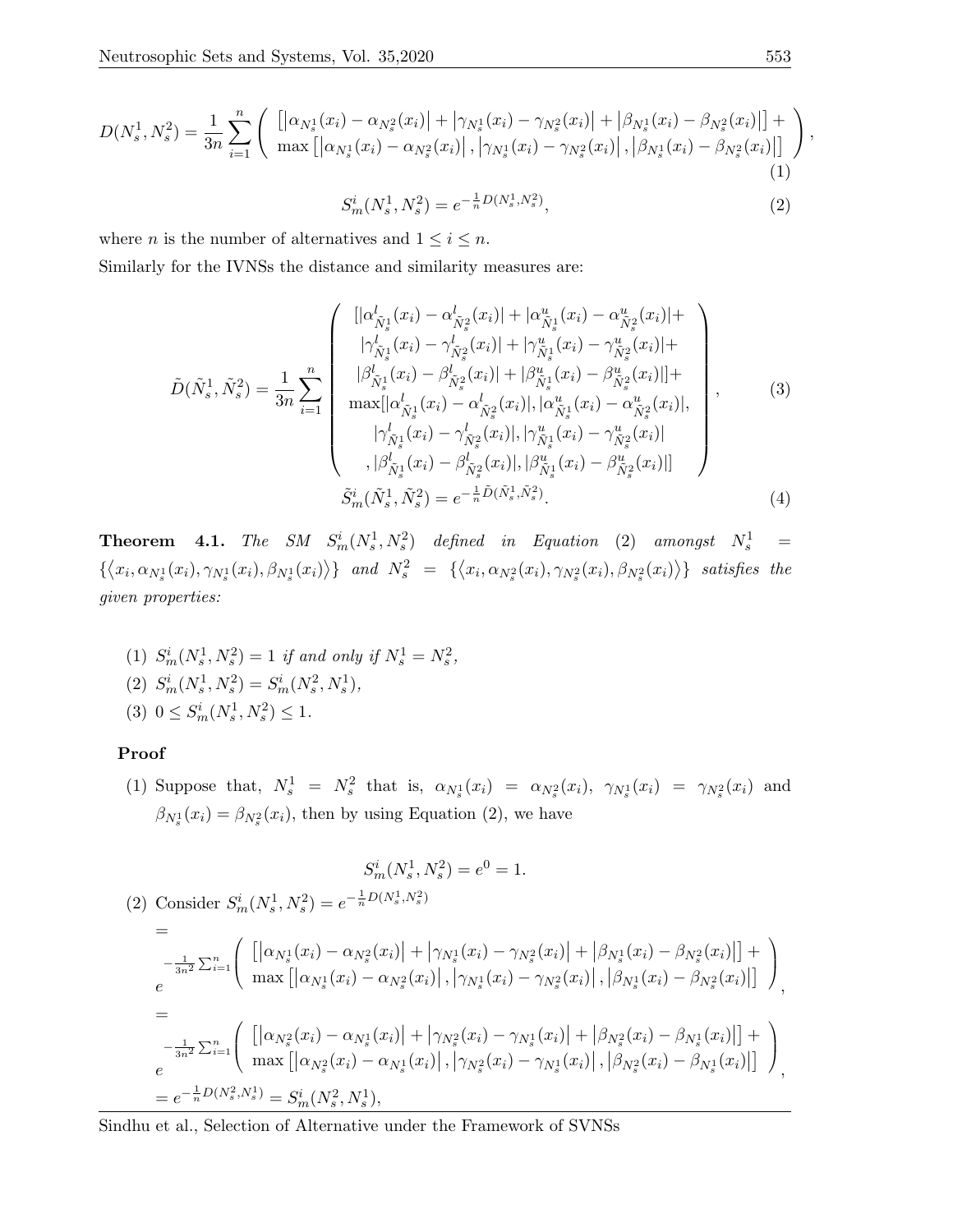(3) From Equations (1) and (2), it is obvious that,  $S_m^i(N_s^1, N_s^2) \leq 1$  and it become zero i.e.,  $S_m^i(N_s^1, N_s^2) = 0$  only when the distance between  $N_s^1$  and  $N_s^2$  is very large.

**Example 4.2.** Let  $N_s^1 = (x, 0.4, 0.2, 0.6)$  and  $N_s^2 = (x, 0.2, 0.1, 0.3)$  be two SVNSs, then by using Equations (1) and (2), the similarity measure is,  $S_m^i(N_s^1, N_s^2) = 0.7408$ .

**Example 4.3.** Let  $\tilde{N}_s^1 = (x, [0.3, 0.4], [0.2, 0.3], [0.4, 0.5])$  and  $\tilde{N}_s^2 = (x, [0.6, 0.8], [0.4, 0.6],$ [0.8, 1]) be two IVNSs, then by using Equations (3) and (4), the similarity measure is,  $S_m^i(\tilde{N}_s^1,$  $\tilde{N}_s^2$ ) = 0.3679.

**Theorem 4.4.** The SM  $\tilde{S}_m^i(\tilde{N}_s^1, \tilde{N}_s^2)$  defined in Equation (4) amongst  $\tilde{N}_s^1$  =  $\{\left\langle x_i,\alpha_{\tilde N^1_s}(x_i),\gamma_{\tilde N^1_s}(x_i),\beta_{\tilde N^1_s}(x_i)\right\rangle\}$  and  $\tilde N^2_s \;=\; \{\left\langle x_i,\alpha_{\tilde N^2_s}(x_i),\gamma_{\tilde N^2_s}(x_i),\beta_{\tilde N^2_s}(x_i)\right\rangle\}$  satisfies the given properties:

- (1)  $\tilde{S}_m^i(\tilde{N}_s^1, \tilde{N}_s^2) = 1$  if and only if  $\tilde{N}_s^1 = \tilde{N}_s^2$ ,
- (2)  $\tilde{S}^i_m(\tilde{N}^1_s, \tilde{N}^2_s) = \tilde{S}^i_m(\tilde{N}^2_s, \tilde{N}^1_s),$
- (3)  $0 \le \tilde{S}_m^i(\tilde{N}_s^1, \tilde{N}_s^2) \le 1.$

Proof The proof of this Theorem is obvious.

#### 4.1. Proposed weighted similarity measures (WSM) for SVNSs and IVNSs

Since the weights of the criteria have a great impact in making decision process therefore we can further extend the proposed similarity measures into the WSM. Let  $w = (w_1, w_2, ..., w_m)^T$ be a weight vector of the m criteria with  $\sum_{j=1}^{m} w_j = 1$ . In order to get WSM  $S_m^{iw}(N_s^1, N_s^2)$  for SVNSs, we first define the weighted distance as:

$$
D^{w}(N_{s}^{1}, N_{s}^{2}) = \sum_{i=1}^{n} \sum_{j=1}^{m} w_{j} \left( \begin{array}{c} \left[ \left| \alpha_{N_{s}^{1}}(x_{i}) - \alpha_{N_{s}^{2}}(x_{i}) \right| + \left| \gamma_{N_{s}^{1}}(x_{i}) - \gamma_{N_{s}^{2}}(x_{i}) \right| + \left| \beta_{N_{s}^{1}}(x_{i}) - \beta_{N_{s}^{2}}(x_{i}) \right| \right] + \\ \max \left[ \left| \alpha_{N_{s}^{1}}(x_{i}) - \alpha_{N_{s}^{2}}(x_{i}) \right|, \left| \gamma_{N_{s}^{1}}(x_{i}) - \gamma_{N_{s}^{2}}(x_{i}) \right|, \left| \beta_{N_{s}^{1}}(x_{i}) - \beta_{N_{s}^{2}}(x_{i}) \right| \right] \end{array} \right), \tag{5}
$$

and

$$
S_m^{iw}(N_s^1, N_s^2) = e^{-\frac{1}{n}D^w(N_s^1, N_s^2)}.
$$
\n(6)

In the similar way, a WSM  $\tilde{S}^{iw}_m(\tilde{N}_s^1, \tilde{N}_s^2)$  on the basis of weighted distance  $\tilde{D}^w(\tilde{N}_s^1, \tilde{N}_s^2)$  for IVNSs is obtained as:

$$
\tilde{D}^{w}(\tilde{N}_{s}^{1},\tilde{N}_{s}^{2}) = \sum_{i=1}^{n} \sum_{j=1}^{m} w_{j} \begin{pmatrix} [|\alpha_{\tilde{N}_{s}^{1}}^{1}(x_{i}) - \alpha_{\tilde{N}_{s}^{2}}^{1}(x_{i})| + |\alpha_{\tilde{N}_{s}^{1}}^{u}(x_{i}) - \alpha_{\tilde{N}_{s}^{2}}^{u}(x_{i})| + \\ |\gamma_{\tilde{N}_{s}^{1}}^{1}(x_{i}) - \gamma_{\tilde{N}_{s}^{2}}^{1}(x_{i})| + |\gamma_{\tilde{N}_{s}^{1}}^{u}(x_{i}) - \gamma_{\tilde{N}_{s}^{2}}^{u}(x_{i})| + \\ |\beta_{\tilde{N}_{s}^{1}}^{1}(x_{i}) - \beta_{\tilde{N}_{s}^{2}}^{1}(x_{i})| + |\beta_{\tilde{N}_{s}^{1}}^{u}(x_{i}) - \beta_{\tilde{N}_{s}^{2}}^{u}(x_{i})| + \\ \max[|\alpha_{\tilde{N}_{s}^{1}}^{1}(x_{i}) - \alpha_{\tilde{N}_{s}^{2}}^{1}(x_{i})|, |\alpha_{\tilde{N}_{s}^{1}}^{u}(x_{i}) - \alpha_{\tilde{N}_{s}^{2}}^{u}(x_{i})|, \\ |\gamma_{\tilde{N}_{s}^{1}}^{l}(x_{i}) - \gamma_{\tilde{N}_{s}^{2}}^{l}(x_{i})|, |\gamma_{\tilde{N}_{s}^{1}}^{u}(x_{i}) - \gamma_{\tilde{N}_{s}^{2}}^{u}(x_{i})| \end{pmatrix}, \qquad (7)
$$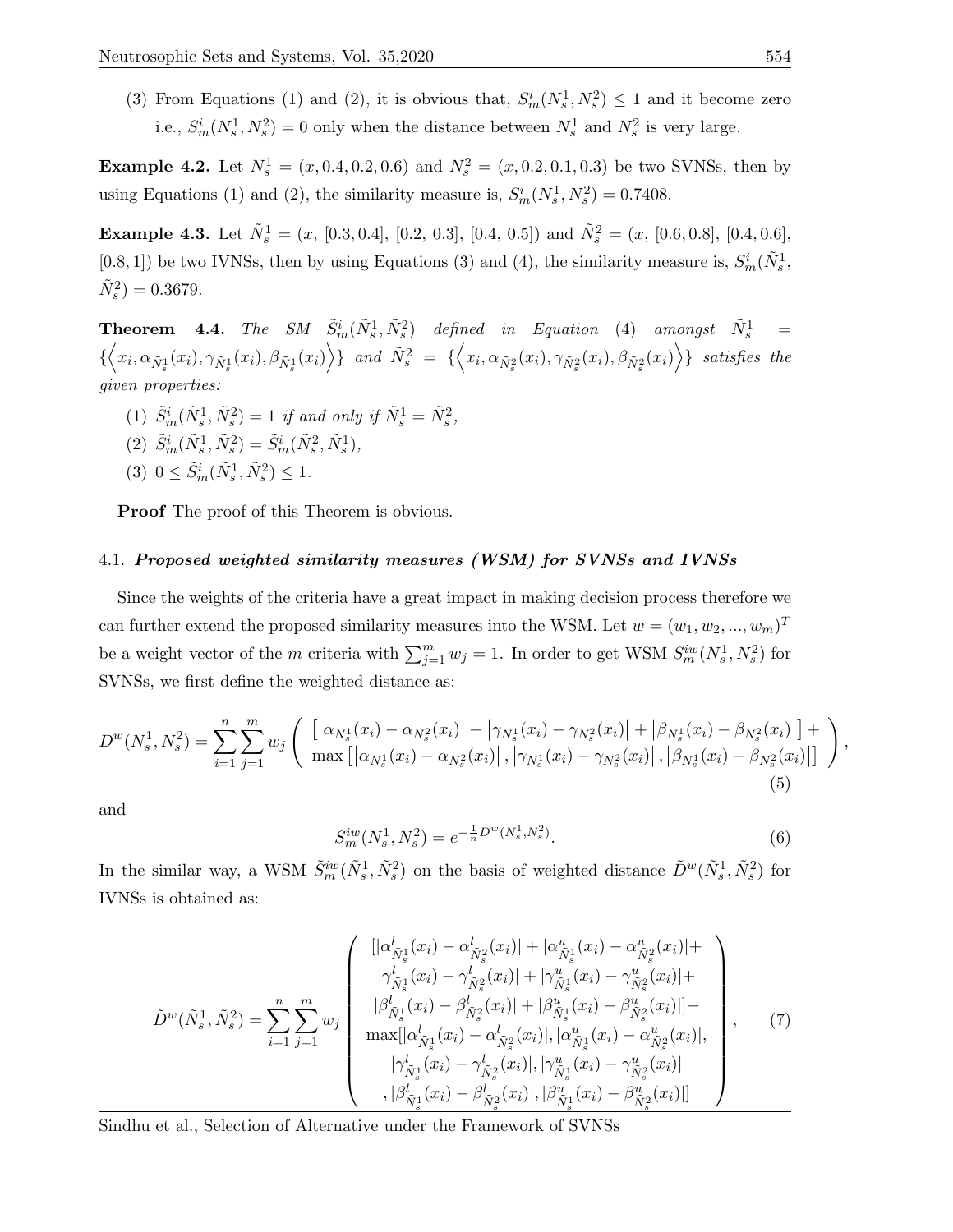and

$$
\tilde{S}^{iw}_m(\tilde{N}_s^1, \tilde{N}_s^2) = e^{-\frac{1}{n}\tilde{D}^w(\tilde{N}_s^1, \tilde{N}_s^2)}.
$$
\n(8)

**Theorem 4.5.** Let  $N_s^1 = \{ \langle x_i, \alpha_{N_s^1}(x_i), \gamma_{N_s^1}(x_i), \beta_{N_s^1}(x_i) \rangle \}$  and  $N_s^2 = \{ \langle x_i, \alpha_{N_s^2}(x_i), \gamma_{N_s^2}(x_i) \rangle \}$  $\gamma_{N_s^2}(x_i), \, \beta_{N_s^2}(x_i) >\}$  be two SVNSs (IVNSs), then the WSM presented in Equation (6) (Equation  $(8)$ ) between two SVNSs (IVNSs) satisfies the following properties:

(1)  $0 \le S_m^{iw}(N_s^1, N_s^2) \le 1$ , (2)  $S_m^{iw}(N_s^1, N_s^2) = S_m^{iw}(N_s^2, N_s^1),$ (3)  $S_m^{iw}(N_s^1, N_s^2) = 1$  if and only if  $N_s^1 = N_s^2$ .

Proof It is obvious as Theorem 4.1.

**Example 4.6.** Let  $N_s^1 = \{x, (0.3, 0.2, 0.5), (0.4, 0.6, 0.0)\}$  and  $N_s^2 = \{x, (0.1, 0.1, 0.8),$  $(0.2, 0.1, 0.7)$  be two SVNSs and  $w = (0.7, 0.3)^T$  the weight vector, then the WSM for SVNSs is:  $S_m^{\text{iw}}(N_s^1, N_s^2) = 0.9162$ .

**Example 4.7.** Let  $\tilde{N}_s^1 = \{x, ([0.4, 0.6], [0.2, 0.3], [0.3, 0.4]), ([0.5, 0.8], [0.1, 0.4], [0.1, 0.3])\}$  and  $\tilde{N}_s^2 = \{x, ([0.7, 0.9], [0.1, 0.2], [0.1, 0.2]), ([0.3, 0.6], [0.1, 0.3], [0.4, 0.7])\}$  be two IVNSs and  $w =$  $(0.6, 0.4)^T$  the weight vector, then the weighted similarity measure for IVNSs is:  $S_m^{iw}(N_s^1, N_s^2)$ 0.8781.

# 5. Decision making model under SVNSs (IVNSs)

The model for MCDM problems is presented on the basis of proposed weighted similarity measure in this section. Suppose that  $Q = \{Q_1, Q_2, ..., Q_n\}$  is a discrete set of alternatives and  $G = \{G_1, G_2, ..., G_m\}$  is another discrete set of criteria. If the DMs gave the various values for the alternative  $Q_i(i = 1, 2, ..., n)$  under the criteria  $G_j(j = 1, 2, ..., m)$ , and form a neutrosofic decision matrix  $N = [b_{ij}]_{n \times m}$ . The concept of optimal solution assists the DMs to identify the best alternative from the decision set in MCDM framework. In spite of the fact that the perfect option does not exist in actual, it provides a valuable paradigm to appraise alternatives. Hence, we can find the ideal options  $N^*$  from the given information as  $N^* = \max([b_{ij}]_{n \times m})$ . Since the weights of the criteria have an excessive impact, thereby a weighing vector of criteria is provided as  $w = (w_1, w_2, w_3, ..., w_m)^T$ , where  $\sum_{j=1}^m w_j = 1$  and  $w_j > 0$ , can be evaluated by using the LP model presented in Definition 2.5. The model based on proposed weighted similarity measure described by Equation (6) (Equation (8)) has the following steps.

Step 1. Based on the information provided by DMs, form a single valued neutrosophic decision matrix (SVNDM) denoted by  $N = [b_{ij}]_{n \times m}$ .

**Step 2.** Find the optimal solution  $N^*$  from the SVNDM.

Step 3. On the basis of TOPSIS, an objective function is obtained and then calculate the Sindhu et al., Selection of Alternative under the Framework of SVNSs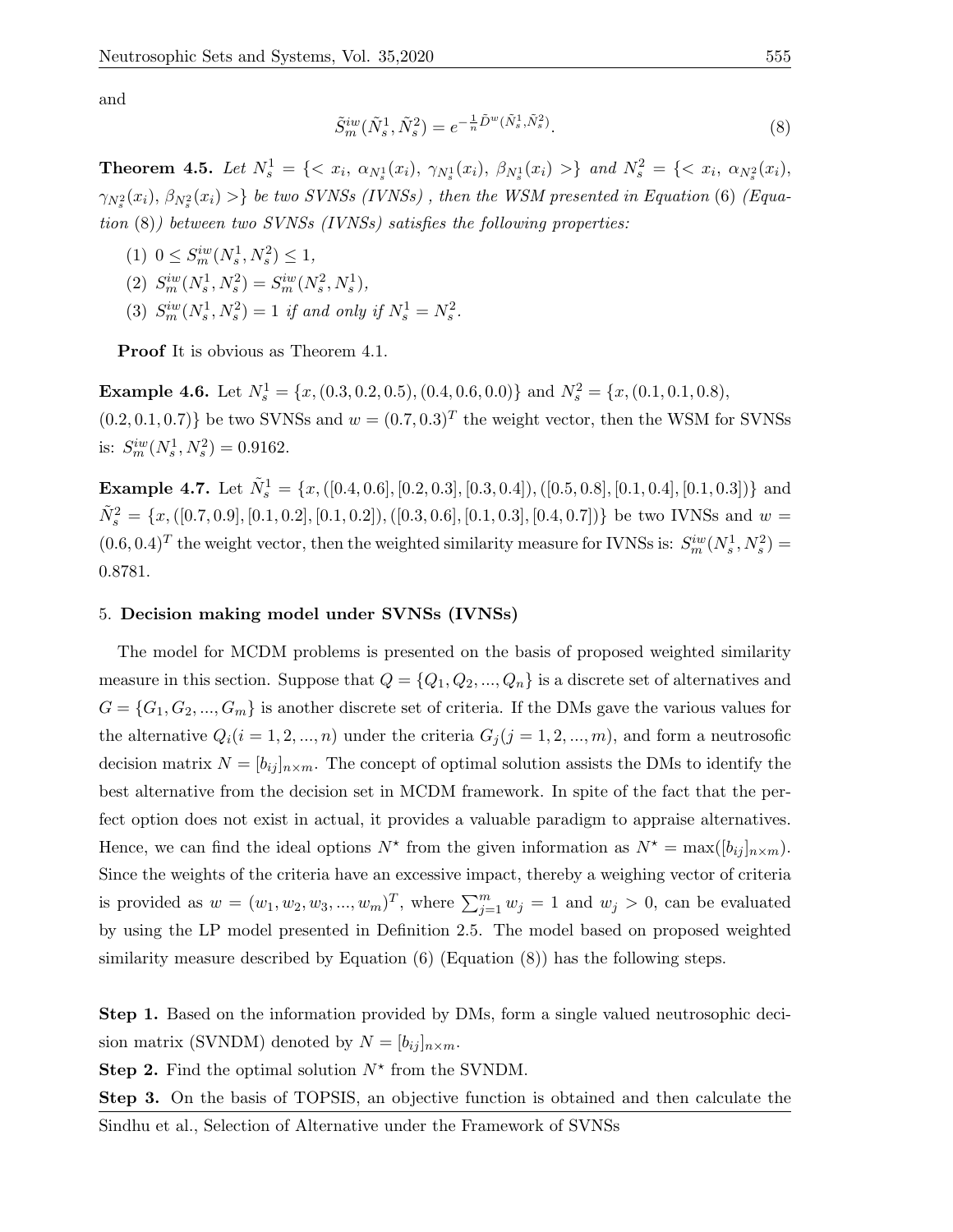weights of criteria by using LP model as described in Definition 2.5.

Step 4. With the aid of weights evaluated in Step 3, calculate the similarity measures amongst the alternative  $Q_i(i = 1, 2, ..., n)$  and the optimal alternative  $N^*$  by using Equation (6) (Equation (8)).

**Step 5.** Rank all the alternatives  $Q_i(i = 1, 2, ..., n)$  from highest to lowest values of similarity measures obtained in Step 4 and choose the alternative having highest value of the similarity measure.

#### 6. Practical examples

In this section, a medical diagnosis decision problem is considered to see the validity and effectiveness of the proposed MCDM model.

Example 1. For parents, it is significant to be aware of the most updated treatment process so you can be certain about your kids are getting the superlative care possible. According to the child specialist, some common childhood sicknesses and their appropriate symptoms are listed. Suppose a collection of diagnoses, chest infections  $(C)$ , malaria  $(M)$ , typhoid  $(T)$ , sore throat  $(S)$  and bronchitis  $(B)$  are examined on the basis of some symptoms, fever  $(S_1)$ , headache  $(S_2)$ , breathlessness  $(S_3)$ , cough  $(S_4)$  and chest pain  $(S_5)$ . All the information is given in the form of neutrosophic decision matrix (NDM)  $N = [b_{ij}]_{n \times m}$ . Assume that patient  $K_1 = N^*$  has all the symptoms in the diagnosis process, all the information collected about the kids  $K_i(i = 1, 2, ..., n)$  is provided in the form of SVNS in Table 1.

Maximize:  $Z = 0.2175w_1 + 0.2350w_2 + 0.2200w_3 + 0.1950w_4 + 0.1850w_5$ Subject to:  $10w_1 + 8w_2 + 12w_3 + 10w_4 + 15w_5 \ge 10$ ,  $10w_1 + 8w_2 + 12w_3 + 10w_4 + 15w_5 \le 10.5$  $8w_1 + 11w_2 + 7w_3 + 10w_4 + 10w_5 \geq 8$  $8w_1 + 11w_2 + 7w_3 + 10w_4 + 10w_5 \leq 8.5$  $12w_1 + 15w_2 + 12w_3 + 10w_4 + 6w_5 \ge 12$  $12w_1 + 15w_2 + 12w_3 + 10w_4 + 6w_5 \le 12.5$  $w_1 + w_2 + w_3 + w_4 + w_5 = 1$ ,  $w_1, w_2, ..., w_5 \geq 0.$ 

Table 1. Neutrosophic decision matrix NDM

| Daiqnosis | $S_2$                                                                                                                                                                 | $S_A$ | 55 |
|-----------|-----------------------------------------------------------------------------------------------------------------------------------------------------------------------|-------|----|
| $\,C$     | $\vert \langle 0.4, 0.6, 0.0 \rangle$ $\langle 0.3, 0.2, 0.5 \rangle$ $\langle 0.1, 0.3, 0.7 \rangle$ $\langle 0.4, 0.3, 0.3 \rangle$ $\langle 0.1, 0.2, 0.7 \rangle$ |       |    |
| M         | $\big ~ < 0.7, 0.3, 0.0>~< 0.2, 0.2, 0.6>~< 0.0, 0.1, 0.9>~< 0.7, 0.3, 0.0>~< 0.1, 0.1, 0.8>$                                                                         |       |    |
| T         | $\big  < 0.3, 0.4, 0.3> \quad < 0.6, 0.3, 0.1> \quad < 0.2, 0.1, 0.7> \quad < 0.2, 0.2, 0.6> \quad < 0.1, 0.0, 0.9>$                                                  |       |    |
| S         | $\vert$ < 0.1, 0.2, 0.7 > < 0.2, 0.4, 0.4 > < 0.8, 0.2, 0.0 > < 0.2, 0.1, 0.7 > < 0.2, 0.1, 0.7 >                                                                     |       |    |
| В         | $\vert$ < 0.1, 0.1, 0.8 > < 0.0, 0.2, 0.8 > < 0.2, 0.0, 0.8 > < 0.2, 0.0, 0.8 > < 0.8, 0.1, 0.1 >                                                                     |       |    |

**Step 1.** Based on the information provided by the professional, form a SVNDM  $N = [n_{ij}]_{5\times 5}$ . **Step 2.** Assume that a kid  $K_1 = \{(0.8, 0.2, 0.1), (0.9, 0.3, 0.2), (0.2, 0.1, 0.8), (0.6, 0.5, 0.1),$  $(0.1, 0.4, 0.6)$  has all the symptoms in the process of diagnosis.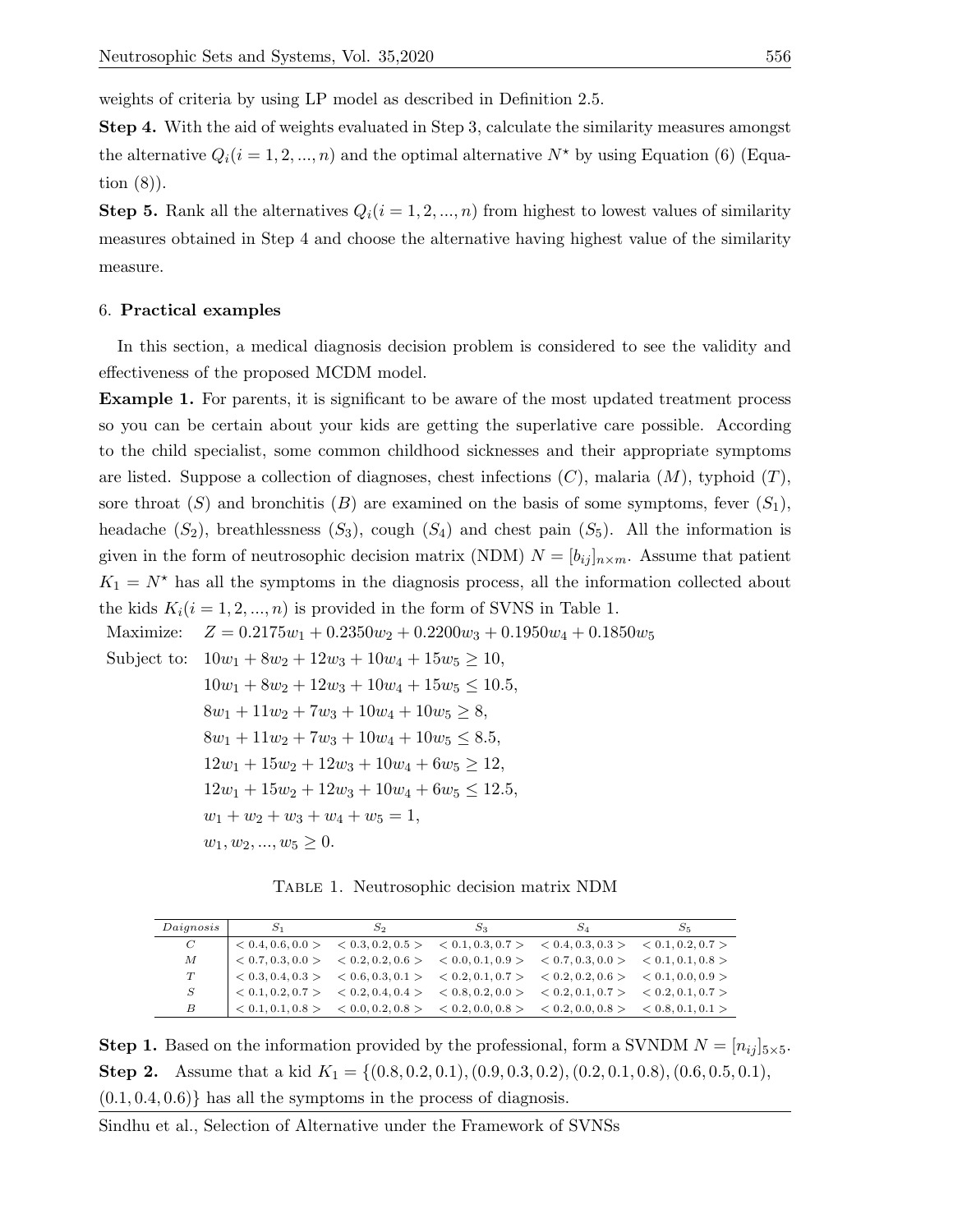Step 3. By using TOPSIS an objective function is obtained and then calculate the weights of criteria by applying the LP model as described in Definition 2.5.

Step 4. The values of the weighted similarity measure calculated with the help of Equation (6) amongst the diagnoses and the kid  $K_1$  are:  $S_m^{1w} = 0.7774$ ,  $S_m^{2w} = 0.7675$ ,  $S_m^{3w} = 0.7969$ ,  $S_m^{4w} = 0.6353$  and  $S_m^{5w} = 0.6127$ .

**Step 5.** According to values obtained in Step 4, we get the ranking order as:  $T \succ C \succ M$  $B \succ S$ . Figure 1 indicates the ranking order presented in [\[8,](#page-14-13)9,16,29] and the proposed model graphically.



FIGURE 1. Ranking order of alternatives

Example 2. Consider the same scenario as Example 1 with interval-valued data provided in Table 2. Assume that another Kid  $K_2$  suffers from all the symptoms, which can be expressed by the following IVNS data.

Step 1. Based on the information given by the professional form an interval-valued neutrosofic decision matrix (INDM) denoted by  $\tilde{N} = [\tilde{n}_{ij}]_{5\times 5}.$ 

Step 2. Assume a kid  $K_2 = \{([0.3, 0.5], [0.2, 0.3], [0.4, 0.5]), ([0.7, 0.9], [0.1, 0.2], [0.1, 0.2]\}$  $([0.4, 0.6], [0.2, 0.3], [0.3, 0.4]), ([0.3, 0.6], [0.1, 0.3], [0.4, 0.7]), ([0.5, 0.8], [0.1, 0.4], [0.1, 0.3])\}$  has all the symptoms in the process of diagnosis.

Step 3. Use the same weights for the symptoms which are evaluated in Example 1.

Step 4. The values of the weighted similarity measure calculated with the help of Equation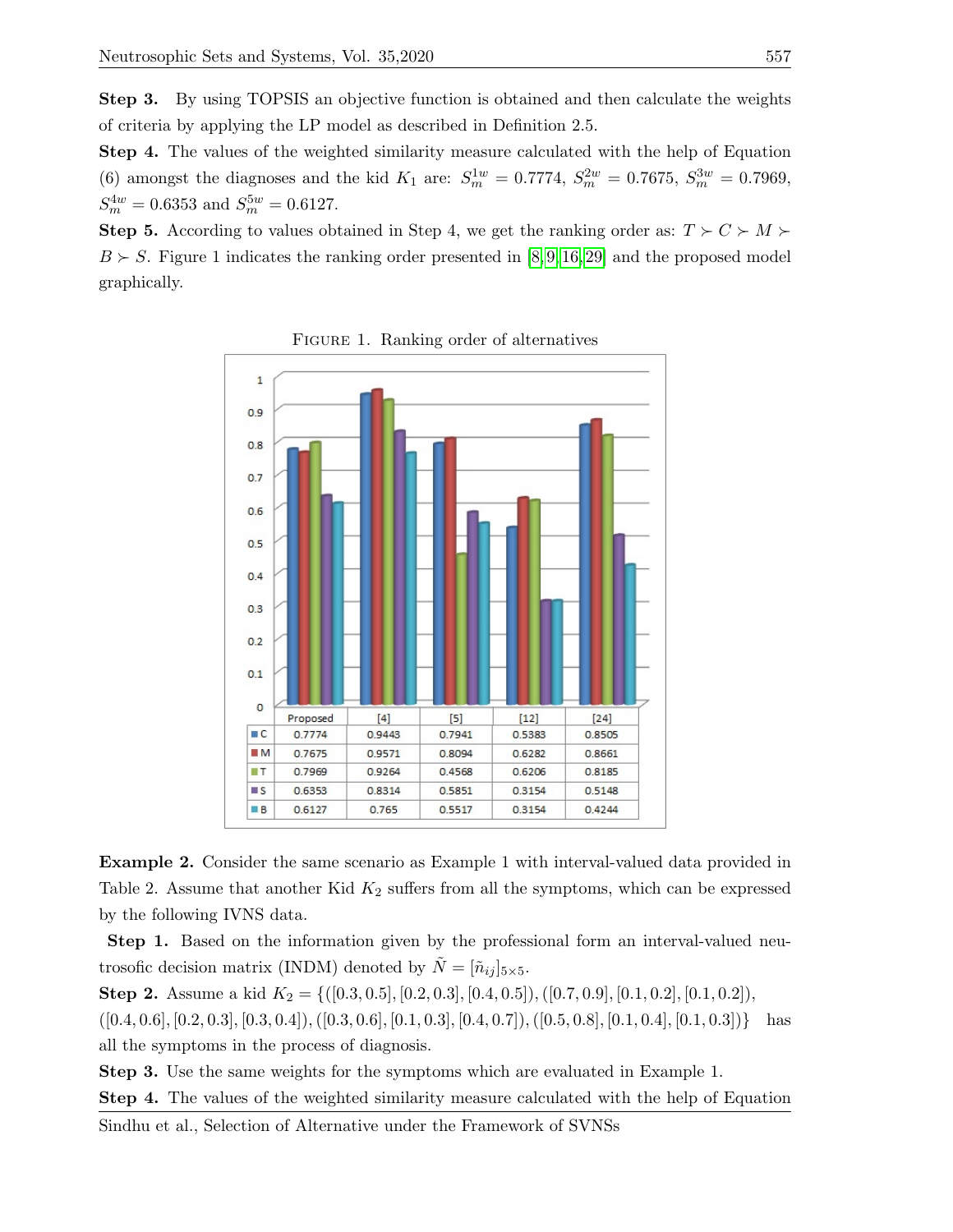| Daignosis        | $S_1$                                | $S_2$                                | $S_3$                                |
|------------------|--------------------------------------|--------------------------------------|--------------------------------------|
| C                | ([0.4, 0.4], [0.6, 0.6], [0.0, 0.0]) | ([0.3, 0.3], [0.2, 0.2], [0.5, 0.5]) | ([0.1, 0.1], [0.3, 0.3], [0.7, 0.7]) |
| М                | ([0.7, 0.7], [0.3, 0.3], [0.0, 0.0]) | ([0.2, 0.2], [0.2, 0.2], [0.6, 0.6]) | ([0.0, 0.0], [0.1, 0.1], [0.9, 0.9]) |
| T                | ([0.3, 0.3], [0.4, 0.4], [0.3, 0.3]) | ([0.6, 0.6], [0.3, 0.3], [0.1, 0.1]) | ([0.2, 0.2], [0.1, 0.1], [0.7, 0.7]) |
| S                | ([0.1, 0.1], [0.2, 0.2], [0.7, 0.7]) | ([0.2, 0.2], [0.4, 0.4], [0.4, 0.4]) | ([0.8, 0.8], [0.2, 0.2], [0.0, 0.0]) |
| B                | ([0.1, 0.1], [0.1, 0.1], [0.8, 0.8]) | ([0.0, 0.0], [0.2, 0.2], [0.8, 0.8]) | ([0.2, 0.2], [0.0, 0.0], [0.8, 0.8]) |
| Daignosis        | $S_4$                                | $S_{5}$                              |                                      |
| C                | ([0.4, 0.4], [0.3, 0.3], [0.3, 0.3]) | ([0.1, 0.1], [0.2, 0.2], [0.7, 0.7]) |                                      |
| $\boldsymbol{M}$ | ([0.7, 0.7], [0.3, 0.3], [0.0, 0.0]) | ([0.1, 0.1], [0.1, 0.1], [0.8, 0.8]) |                                      |
| T                | ([0.2, 0.2], [0.2, 0.2], [0.6, 0.6]) | ([0.1, 0.1], [0.0, 0.0], [0.9, 0.9]) |                                      |
| S                | ([0.2, 0.2], [0.1, 0.1], [0.7, 0.7]) | ([0.2, 0.2], [0.1, 0.1], [0.7, 0.7]) |                                      |
| B                | ([0.2, 0.2], [0.0, 0.0], [0.8, 0.8]) | ([0.8, 0.8], [0.1, 0.1], [0.1, 0.1]) |                                      |

Table 2. Neutrosofic decision matrix NDM

(8) amongst the diagnoses and the kid  $K_1$  are:  $\tilde{S}_m^{1w} = 0.6445$ ,  $\tilde{S}_m^{2w} = 0.5760$ ,  $\tilde{S}_m^{3w} = 0.7222$ ,  $\tilde{S}_m^{4w} = 0.6668$  and  $\tilde{S}_m^{5w} = 0.5884$ .

**Step 5.** The ranking order obtained by using the values calculated in Step 4 is:  $T \succ C$  $M \succ B \succ S$ . A graphical representation of ranking order presented in [\[8,](#page-14-13) [9,](#page-14-14) [16,](#page-14-15) [29\]](#page-15-12) and the proposed model is shown in Figure 2.



FIGURE 2. Ranking order of alternatives

Sindhu et al., Selection of Alternative under the Framework of SVNSs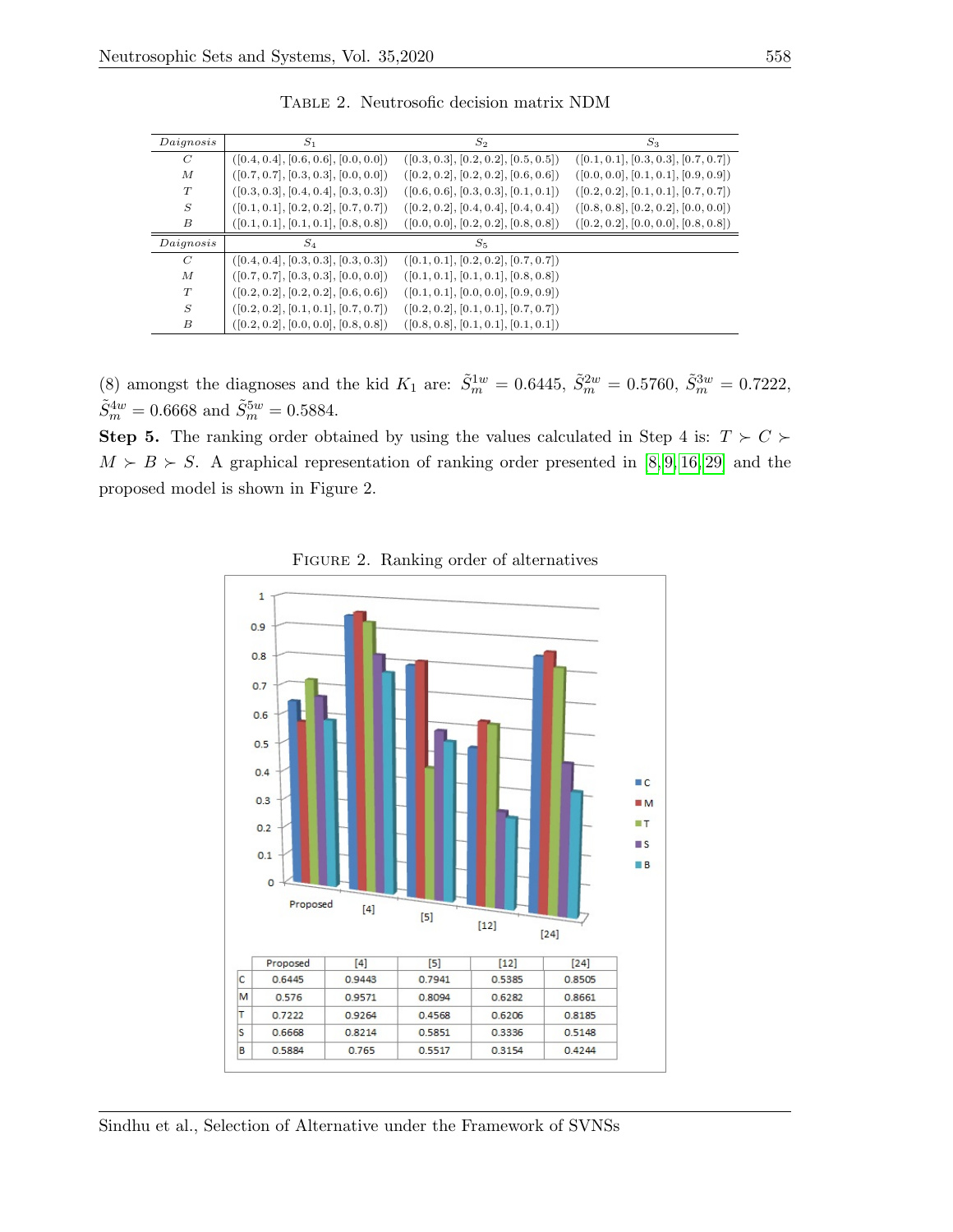#### 7. Comparative analysis with the existing techniques

Various DMs have applied the SMs for medical diagnosis in the environment of SVNSs and IVNSs [\[8,](#page-14-13) [9,](#page-14-14) [16,](#page-14-15) [29\]](#page-15-12). In order to portray the usefulness and validation of the proposed SMs, we apply it for the same problem and the results are shown in the Tables 3 and 4. According to the results obtained by applying our proposed MCDM model, we see that the Kids  $K_1$  and  $K_2$ suffered in the disease typhoid (T) under the observations of five symptoms  $S_j$  (j = 1, 2, ..., 5). The results obtained by proposed and existing methods are different because of assigning the weights to the criteria, These results are further analyzed by using Spearman's correlation coefficient.

Table 3. Results obtained by proposed SVNS's SM

| <b>SMs</b>       | $C_{\perp}$ | M | T | B | Ranking                                                                |
|------------------|-------------|---|---|---|------------------------------------------------------------------------|
|                  |             |   |   |   | Proposed 0.7774 0.7675 0.7969 0.6353 0.6127 $T > C > M > B > S$        |
| [8]              |             |   |   |   | 0.9443 0.9571 0.9264 0.8214 0.7650 $M \succ C \succ T \succ S \succ B$ |
| $\left[9\right]$ |             |   |   |   | 0.7941 0.8094 0.4568 0.5851 0.5517 $M \succ C \succ S \succ B \succ T$ |
| [16]             |             |   |   |   | 0.5385 0.6282 0.6206 0.3336 0.3154 $M \succ T \succ C \succ S \succ B$ |
| [28]             | 0.8505      |   |   |   | 0.8661 0.8185 0.5148 0.4244 $M \succ C \succ T \succ S \succ B$        |

Table 4. Results obtained by proposed IVNS's SM

| <b>SMs</b> | $C_{\perp}$ | M | $\mathbf{T}$ | B | Ranking                                                                                                            |
|------------|-------------|---|--------------|---|--------------------------------------------------------------------------------------------------------------------|
|            |             |   |              |   | Proposed   0.6445    0.5760    0.7222    0.6668    0.5884 $T \succ C \succ M \succ B \succ S$                      |
| [8]        |             |   |              |   | 0.9443 0.9571 0.9264 0.8214 0.7650 $M \succ C \succ T \succ S \succ B$                                             |
| [9]        |             |   |              |   | $\begin{array}{cccccc} 0.7941 & 0.8094 & 0.4568 & 0.5851 & 0.5517 & M \succ C \succ S \succ B \succ T \end{array}$ |
| [16]       |             |   |              |   | 0.5385 0.6282 0.6206 0.3336 0.3154 $M \succ T \succ C \succ S \succ B$                                             |
| [28]       | 0.8505      |   |              |   | 0.8661 0.8185 0.5148 0.4244 $M \succ C \succ T \succ S \succ B$                                                    |

#### 7.1. Ranking analysis with Spearman's rank-correlation coefficient

. The ranking preference of the diagnosis obtained by our and existing techniques are different and presented in Tables 3 and 4. In order to compare the diagnosis further, we use the Spearman's rank-correlation coefficient  $(\rho_s)$  and the critical value Z, where,  $\rho_s$  and Z can be calculated with the formulae given below:

$$
\rho_s = 1 - 6 \sum_{l=1}^{i-1=k} \frac{(\triangle^l)^2}{n(n-1)},
$$

and

$$
Z = \rho_s \sqrt{n-1}.
$$

Sindhu et al., Selection of Alternative under the Framework of SVNSs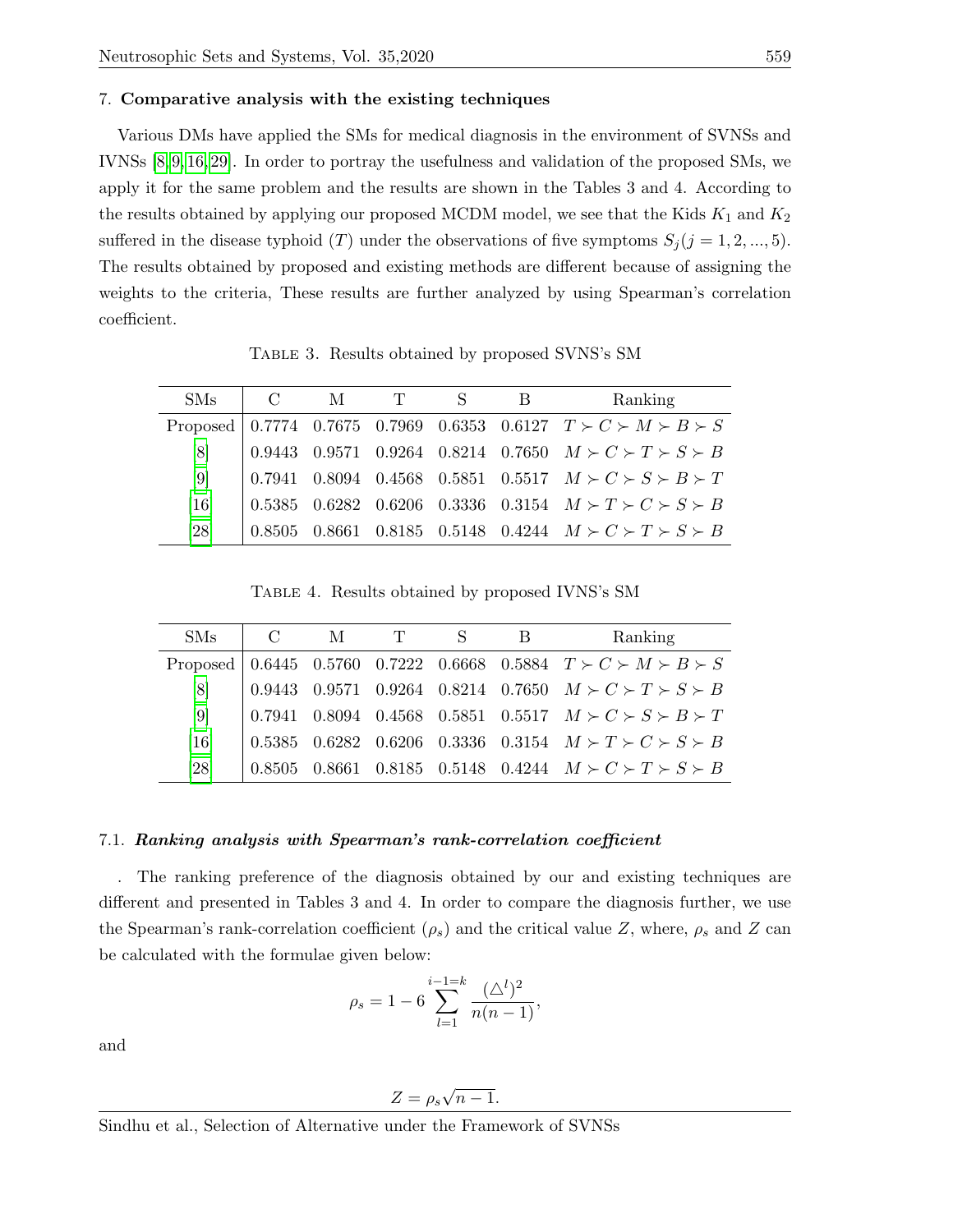Here,  $\Delta^{l}$  is the difference between two sets of ranking. The values of  $\rho_{s}$  are always bounded in the closed interval  $[-1, 1]$ . The values of  $\rho_s$  which are nearer to  $\pm 1$  show the perfect relationship amongst two ranking orders. Moreover,the critical value Z is compared with a pre-estimated degree of significance value  $\eta$ . The critical value Z corresponding to the degree of significance value  $\eta = 0.05$  for the examples  $(n = 5)$  is,  $Z_{0.05} = 0.9$ . If the critical value Z more than 0.9, it indicates that there exist a strong relationship between two rankings. On the other hand, the two rankings can be considered as dissimilar or have weaker relationship.

There are five collections of preference rankings obtained by the proposed method and [\[8,](#page-14-13) [9,](#page-14-14)] [16,](#page-14-15) [28\]](#page-15-4), represented by  $X, Y, V, T$  and U, respectively and their ranking order can be seen in Tables 3 and 4. In order to compare these ranking orders,  $\rho_s$  and Z evaluated in Table 5. The analysis of the results is summarized in Table 5 as follows:

The results obtained by the proposed model with those obtained in [\[8\]](#page-14-13) and [\[28\]](#page-15-4), the critical

| $\mathcal{D}_{\cdot}$ |               |                |                                                                             | $\theta$                                         | $-1$           |                     |
|-----------------------|---------------|----------------|-----------------------------------------------------------------------------|--------------------------------------------------|----------------|---------------------|
| 3                     |               |                | 2                                                                           | 2                                                | 2              | $\overline{2}$      |
|                       | 3             |                |                                                                             | $-4$                                             | $-1$           | $-2$                |
| $\mathbf{5}$          |               |                |                                                                             |                                                  | $\overline{1}$ |                     |
| $\overline{4}$        | $\frac{5}{2}$ |                |                                                                             | $\overline{0}$                                   | $-1$           |                     |
|                       |               |                | 0.5                                                                         | $-0.2$                                           | 0.6            | 0.5                 |
|                       |               |                | 1                                                                           | $-0.4$                                           | 12             |                     |
|                       |               | $\overline{2}$ | T<br>2 3 2<br>$1\quad1$<br>$4 \quad 3 \quad 4 \quad 4$<br>$4\quad 5\quad 5$ | $\hspace{0.6cm}0$<br>$5 \t 2 \t 3 \t -2$<br>$-1$ | 1 2            | $U$ X-Y X-V X-T X-U |

Table 5. Comparison with existing methods

value  $Z = 1 > 0.9$ , shows that there is a positive relationship between the ranking of the proposed model  $(X)$ , the ranking  $[8] (Y)$  $[8] (Y)$  and  $[28] (U)$  $[28] (U)$ . Also, the results obtained by the proposed model (X) with those obtained in [\[16\]](#page-14-15) (T), the critical value  $Z = 1.2 > 0.9$  indicates that there is a strongly positive relationship between the ranking  $X$  and  $T$ . However, the ranking X of the proposed model is significantly dissimilar to the ranking  $[9] (V)$  $[9] (V)$  because the critical value  $Z = -0.4$  is smaller than 0.9.

### 8. Conclusions

The similarity measures are extensively utilized in MCDM problems from the last few decades. This paper suggested a novel technique to develop the similarity measures on the basis of Euclidean distance measure for SVNSs and IVNSs, respectively. However, the similarity measures presented in [\[15,](#page-14-12) [29,](#page-15-12) [30\]](#page-15-5) have some shortcoming. On the other hand the suggested similarity measures satisfy all the axioms of the similarity measure. Moreover, we used the suggested similarity measures to medical diagnosis decision problems. A practical example is used to exemplify the practicability and efficiency of the proposed similarity measure, which are then compared to other existing similarity measures. We will emphasize to apply the proposed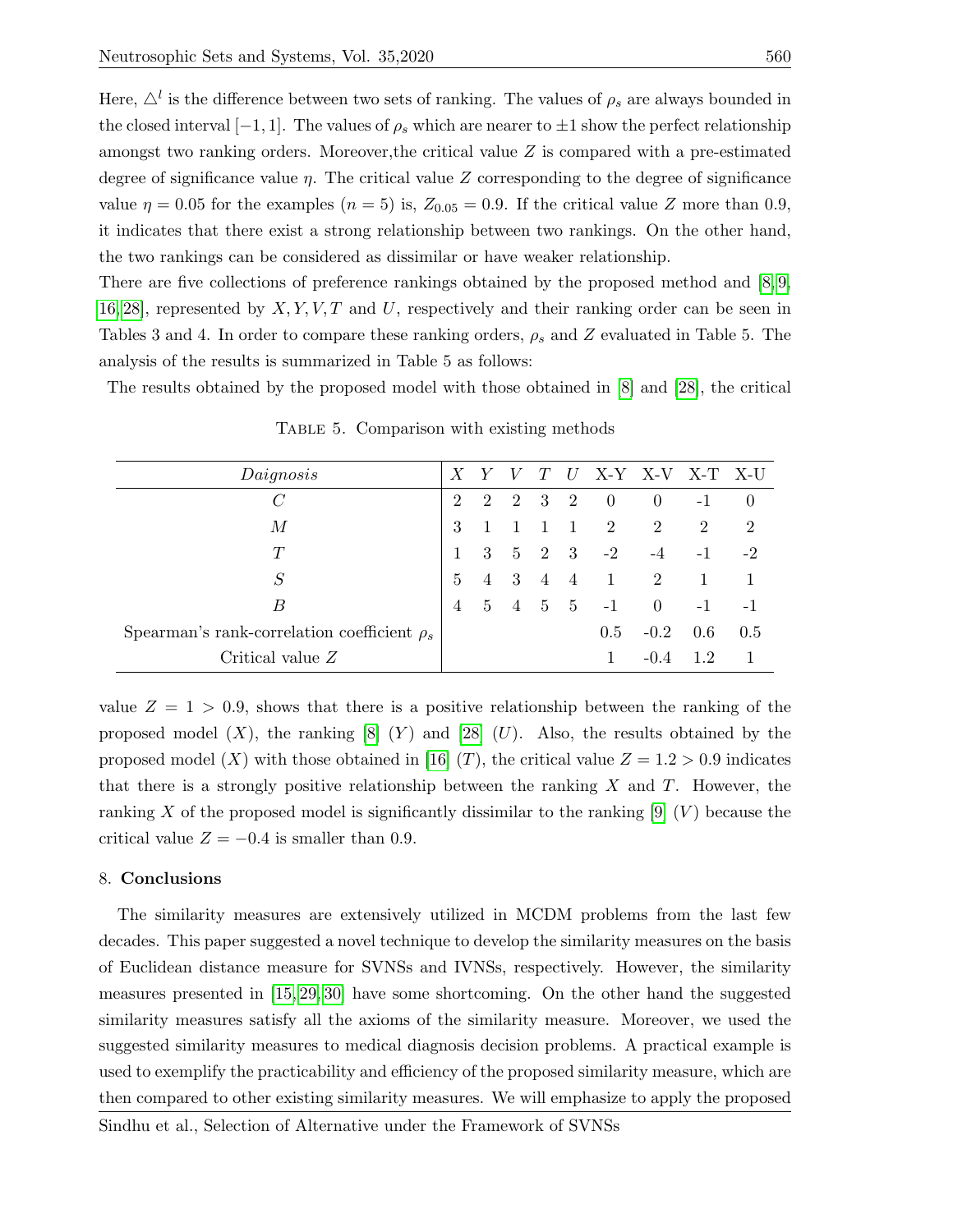similarity measure in pattern recognition and supply chain problems under the framework of SVNSs and IVNSs in future.

#### References

- <span id="page-14-4"></span>1. Abdel-Basset, M.; Ali, M.; Atef, A. Uncertainty assessments of linear time-cost tradeoffs using neutrosophic set. Computers & Industrial Engineering. 2020, vol., 257278.
- 2. Abdel-Basset, M.; Mohamed, R.; Chang, V. Evaluation framework for smart disaster response systems in uncertainty environment. Mechanical Systems and Signal Processing. 2020, vol. 145, 106941.
- 3. Abdel-Basset, M.; Gamal, A.; Son, L. H.; Smarandache, F. A bipolar neutrosophic multi criteria decision making framework for professional selection. Applied Sciences. 2020, vol. 10, 1202.
- <span id="page-14-5"></span>4. Abdel-Basset, M.; Mohamed, R.; Abd El-Nasser, H.; Gamal, A.; Smarandache, F. Solving the supply chain problem using the best-worst method based on a novel Plithogenic model. Optimization Theory Based on Neutrosophic and Plithogenic Sets. 2020, DOI:10.1016/B978-0-12-819670-0.00001-9.
- <span id="page-14-8"></span>5. Aliyev, R. R. Interval linear programming based decision making on market allocations. Procedia Computer Science. 2017, vol. 120, pp. 47–52.
- <span id="page-14-2"></span>6. Atanassov, K. Intuitionistic fuzzy sets. Fuzzy Sets and Systems. 1986, vol. 22, no. 1, pp. 87–96.
- <span id="page-14-6"></span>7. Beg, I.; Ashraf, S. Similarity measures for fuzzy sets. Applied and Computational Mathematics. 2009, vol. 8, no. 2, pp. 192–202.
- <span id="page-14-13"></span>8. Broumi, S.; Smarandache, F. New distance and similarity measures of interval neutrosophic sets, in Proceedings of International Conference on Information Fusion, IEEE, Salamanca, Spain. 2014, pp. 1–7.
- <span id="page-14-14"></span>9. Broumi, S.; Smarandache, F. Several similarity measures of neutrosophic sets, Neutrosophic Sets and Systems. 2013, vol. 1, no. 1, pp. 54–62.
- <span id="page-14-9"></span>10. Chen, S. M.; Han, W. H. A new multiattribute decision making method based on multiplication operations of interval-valued intuitionistic fuzzy values and linear programming methodology. Information Sciences. 2018, vol. 429, pp. 421-432.
- <span id="page-14-3"></span>11. Cuong, B. C. Picture fuzzy sets, a new concept for computational intelligence problems. Published in proceedings of the third world congress on information and communication technologies. Hanoi, Vietnam. 2013, pp. 1–6.
- <span id="page-14-0"></span>12. De, S. K.; Biswas, R.; Roy, A. R. Multicriteria decision making using intuitionistic fuzzy set theory. Journal of Fuzzy Mathematics. 1998, vol. 6, no. 4, pp. 591–629.
- <span id="page-14-10"></span>13. He, P.; Ng, T. S.; Su, B. Energy-economic recovery resilience with Input-Output linear programming models. Energy Economics. 2017, vol. 68, pp. 177-191.
- <span id="page-14-7"></span>14. Intarapaiboon, P. New similarity measures for intuitionistic fuzzy sets. Applied Mathematical Sciences 2014, vol. 45, no. 8, pp. 2239–2250.
- <span id="page-14-12"></span>15. Liu, D.; Liu, G.; Liu, Z. Some similarity measures of neutrosophic sets based on the Euclidean distance and their application in medical diagnosis. Computational and Mathematical Methods in Medicine. 2018, Article ID 7325938 9 pages.
- <span id="page-14-15"></span>16. Majumdar, P.; Samanta, S. K. On similarity and entropy of neutrosophic sets. Journal of Intelligent and Fuzzy Systems. 2013, vol. 26, no.3, pp. 1245–1252.
- <span id="page-14-1"></span>17. Phuong, N. H.; Thang, V. V. Case based reasoning for medical diagnosis using fuzzy set theory. International Journal of Biomedical Soft Computing and Human Sciences 2000, vol. 5, pp. 1–7.
- <span id="page-14-11"></span>18. Sindhu, M. S.; Rashid, T.; Kashif, A. Modeling of linear programming and extended TOPSIS in decision making problem under the framework of picture fuzzy sets. PLoS ONE 2019, vol. 14, no.8, e0220957.